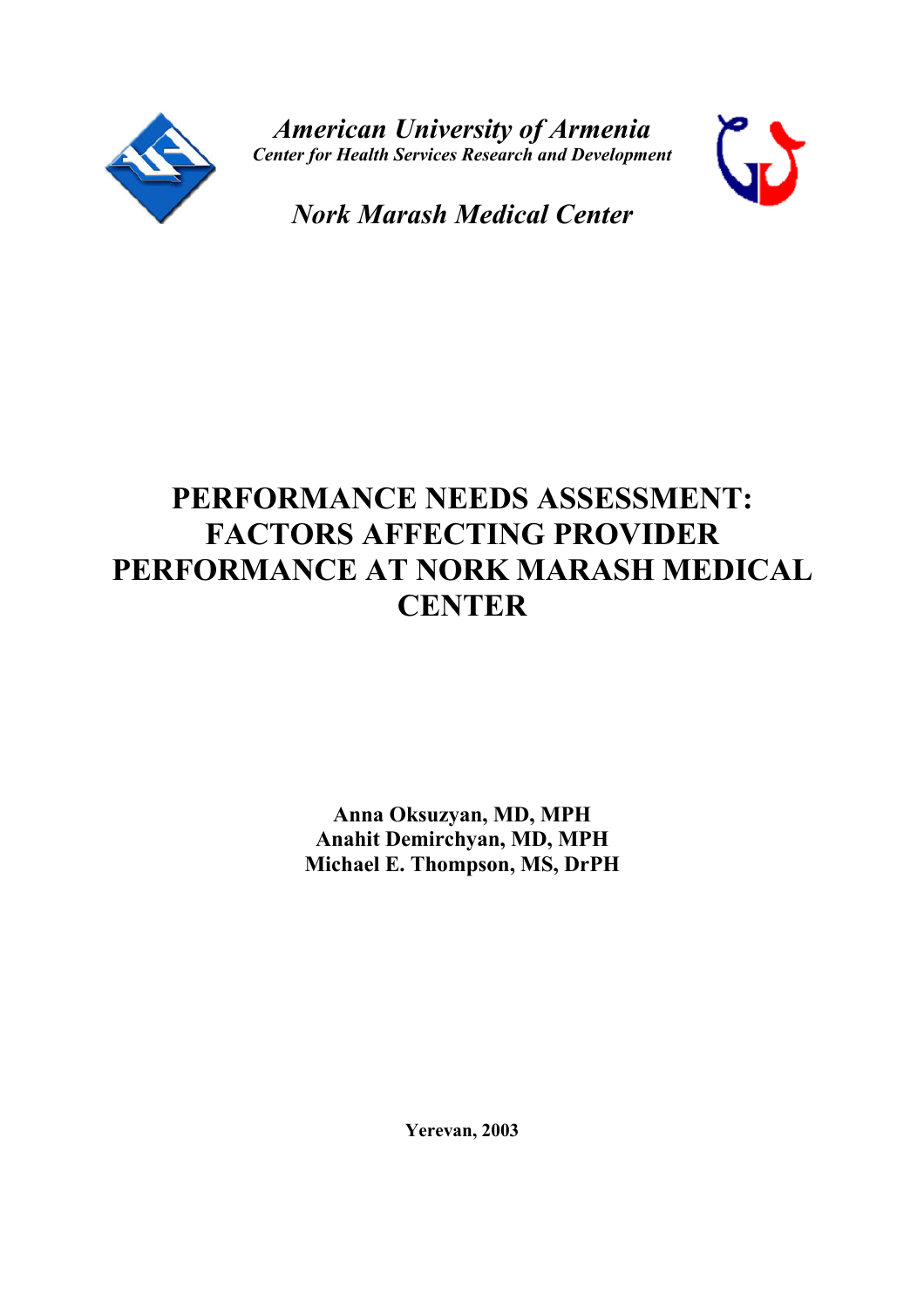# **Table of Contents**

| Appendix 1. Instrument for the performance needs assessment (Arm.)14 |  |
|----------------------------------------------------------------------|--|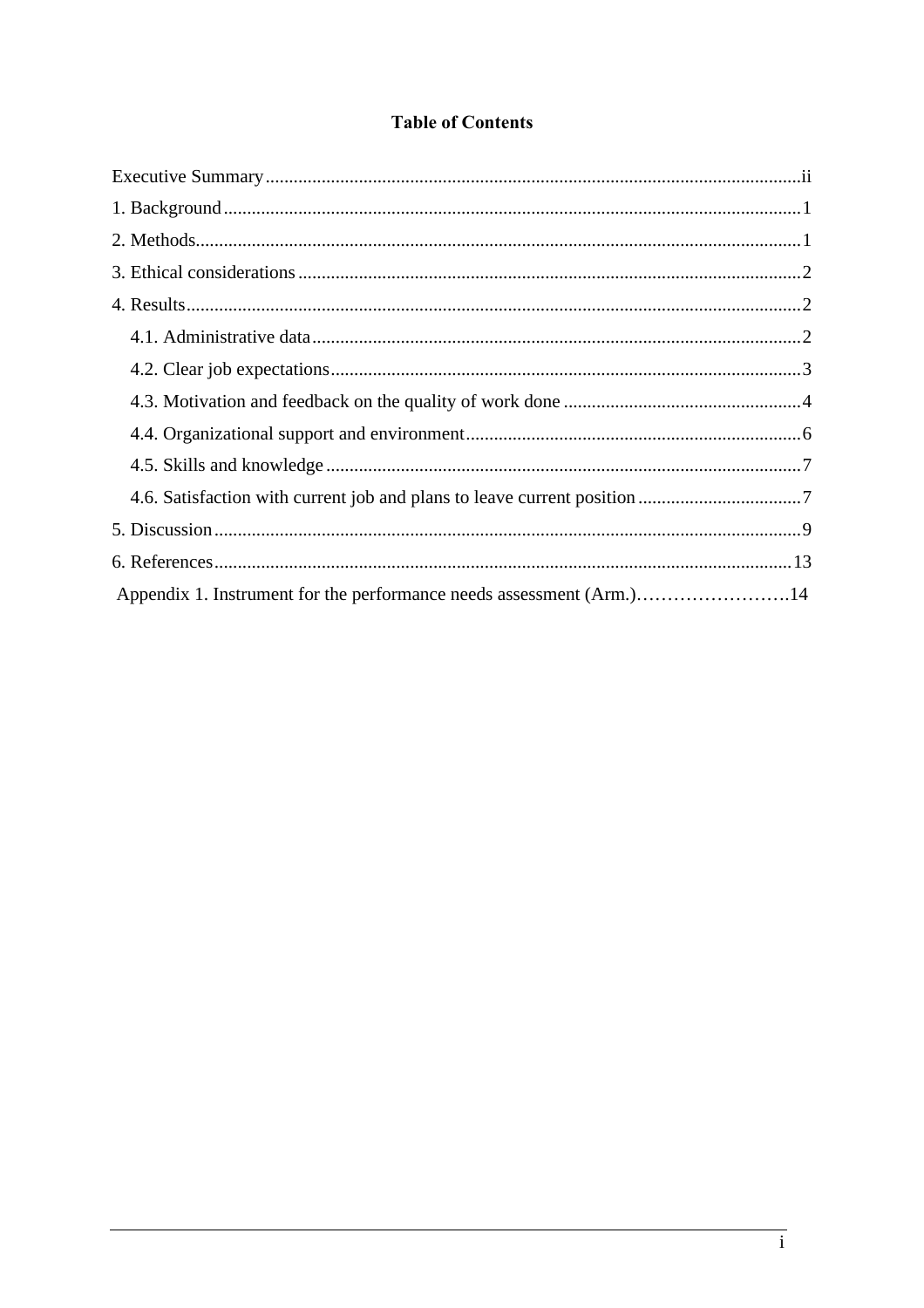#### **Executive Summary**

**Introduction.** Health care facilities seek to improve the performance of their organizations, teams, and individuals. However, some interventions aimed to improve personnel performance have failed due to selecting inappropriate specific interventions without deep understanding of causes of existing gap between desired and actual performance and whether the intervention is likely to make any change. Identifying factors affecting provider performance will facilitate focusing on absent or utmost weak factors, selecting needed and designing cost-effective interventions.

Performance Needs Assessment Survey was conducted at NMMC under the aegis of American University of Armenia (AUA) and Nork Marash Medical Center (NMMC) (ANP) among medical staff members to reveal factors that promote/hinder provider performance and personnel satisfaction with current work. Based on the study findings appropriate recommendations could be drawn to implement performance improvement (PI) interventions and promote provider performance.

**Methods.** The instrument was developed based on Performance Needs Assessment (PNA) tool used by IntraHealth, Yerevan, Armenia, 2002, to identify factors influencing provider performance in rural health care facilities. Some items regarding providers' satisfaction with current position, salary, and plans to leave current job were taken from Nurse Performance and Work Environment questionnaire to have comparable data between nurses and other clinical staff members at NMMC. The assessment team used self-administered mode of data collection. All medical staff members (60) permanently working at NMMC participated in the study.

**Ethical considerations**. The study was considered as an internal evaluation process, which did not require obtaining an informed consent from participants. However, staff members were informed about voluntary participation in the study and measures were taken to assure confidentiality of provided information.

**Results. Clear job expectations**. Out of 60, 43 staff members participated in the study. The response rate was 71.7%. About two-thirds of respondents had no written job description. Clinical staff members knew about their responsibilities and tasks mainly (88.1%) trough verbal explanations on spot. Among other sources of information about responsibilities, the most frequently mentioned were professional literature, discussion among colleagues and/or own decision-making, and daily work. Only a little more than a half of medical personnel (54.8%) had written standards, guidelines or other materials that could facilitate execution of responsibilities and tasks.

**Motivation and feedback.** Data analysis indicated that 59.5% of medical staff members were satisfied with current salary. Overwhelming majority of respondents agreed that financial awards are not practiced at NMMC. A strong motivation, opportunities for career development at least to some extent, was reported by 79% of participants. Among other factors that motivate providers' performance the most frequently used was oral praising for a job well done, which was followed by written praising/award. Other means of recognition of a good performance were assignment of another work and non-verbal praising, but about one third of clinical staff members have not received any motivation at all. The survey revealed that 63.4% of medical staff received feedback on the quality of work done in an appropriate way (the feedback was related to the process and outcome rather than personalized, it was clear and precise, and was conveyed in an informal way).

**Organizational support and working environment**. Organizational support and working environment are important factors affecting provider performance. More than half of surveyed staff members stated that they could participate in decision-making with regard to health care organization in the hospital. Obstacles created by supervisory staff hindered employee's performance in 28.6% of cases. Inadequate quality and quantity of medical equipment and tools were mentioned most frequently among inappropriate characteristics of environment.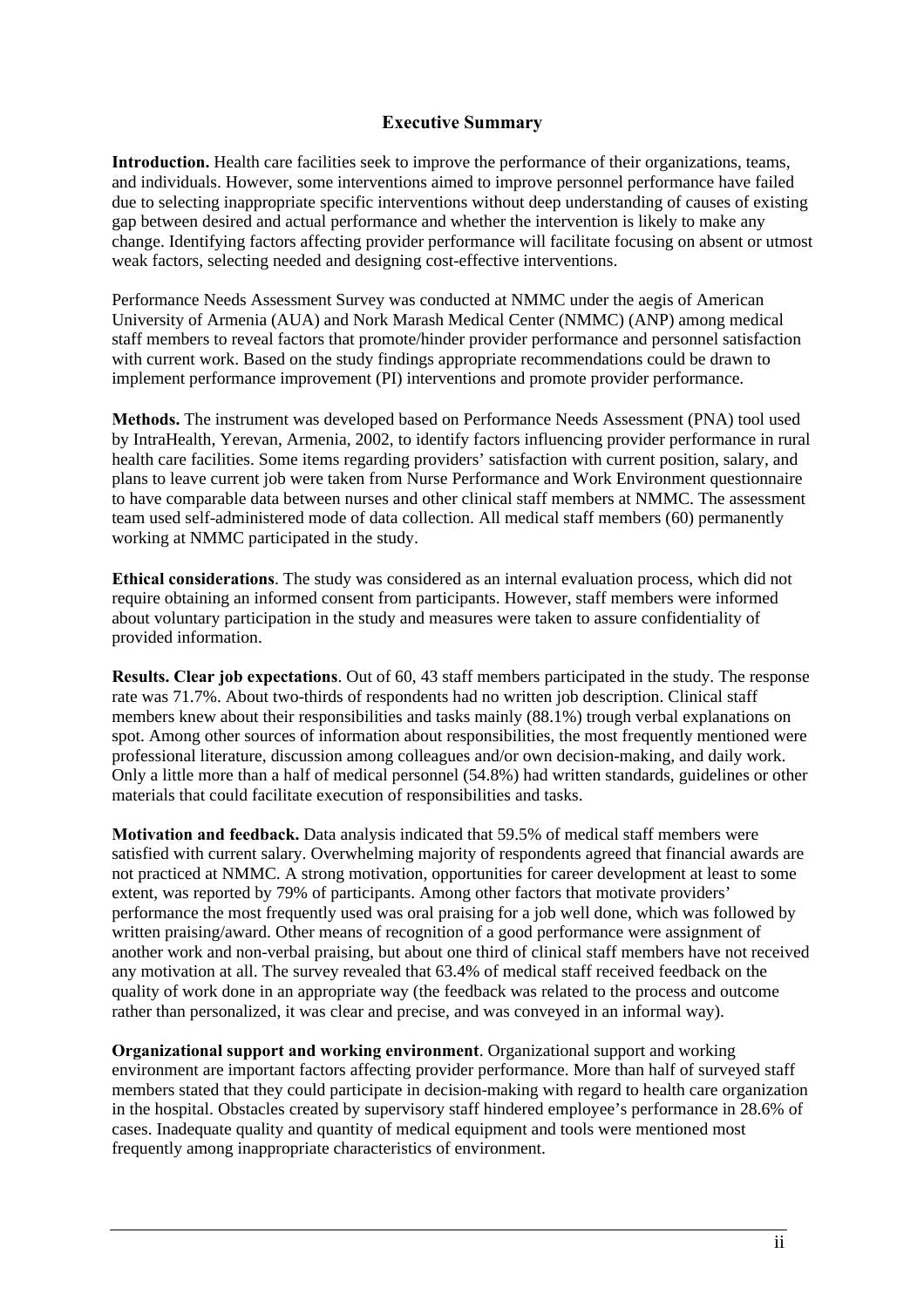**Knowledge and skills.** The mean time elapsed since the last training was 23.4 months. Majority of surveyed staff members stated that they apply gained knowledge in daily practice and were confident in having necessary knowledge and skills to carry out their responsibilities. Some staff members expressed eagerness to study invasive and interventional cardiology, transesophageal EChO and other advanced diagnostic methods in cardiology.

**Satisfaction with current job and plans to leave current position.** Most staff members were somewhat satisfied or dissatisfied with current salary, but the proportion of very dissatisfied was lower than that of very satisfied. Further, the percentage of staff members considering that losing their work during the next 12 months is very or fairly likely was rather low, but higher than among NMMC nurses. Most of them had no plans to leave NMMC within the next year or in general, which could be related to difficulties to find another acceptable job in Armenia.

**Conclusions.** The survey conducted at NMMC provided baseline data on factors influencing provider performance at NMMC. These findings can be used in planning future activities aiming to improve provider performance and care provided at NMMC. Data collected post-intervention can be used to evaluate its effectiveness. The survey made possible the comparison of attitudes and perceptions of nurses and other medical personnel with regard to some job related issues.

An important lesson was learned during the implementation phase of this research. A bias of hospital staff members toward expressing their job related thoughts and feelings, coming from the Soviet period, when employees were penalized for criticizing supervisory staff or expressing their workrelated negative thoughts was suspected. This factors could still exist at NMMC and should be considered while interpreting the results of this investigation and conducting similar surveys in future.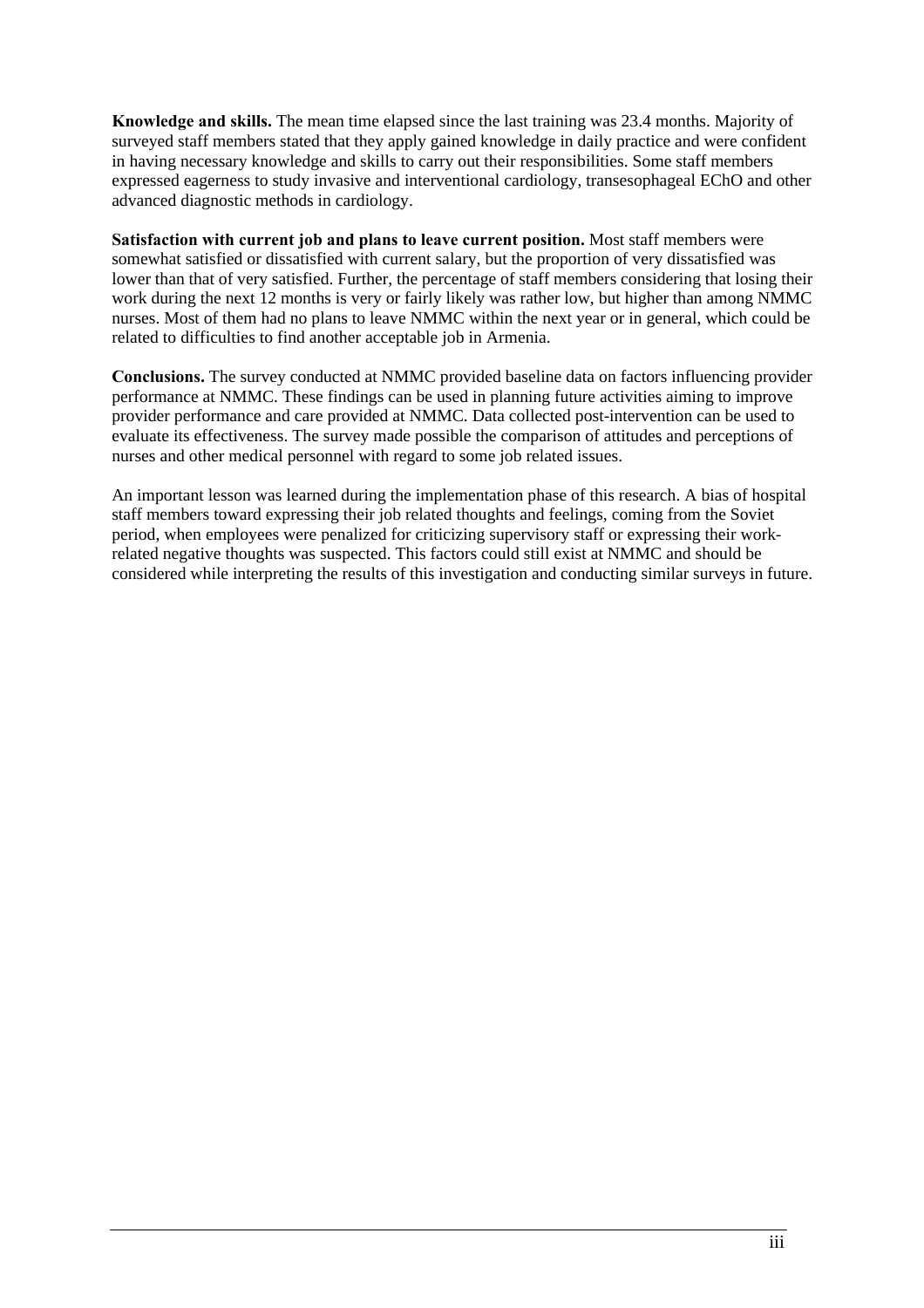#### **1. Background**

Health care facilities and other organizations seek to improve the performance of their organizations, teams, and individuals. Performance can be described as the way people do their jobs and the outcome of their work [1]. According to data on productivity and performance of companies in the US and Europe in 1994, only 2% of them reported not having problems personnel performance, whereas 55% of them had gaps between desired and actual performance and 43% of them had serious problems [2]. However, some interventions aimed to improve personnel performance have failed due to selecting interventions without understanding whether they are likely to make changes [1]. To introduce and maintain Performance Improvement (PI) activities one must obtain organizational support, actively involve staff in PI program, define gap between desired and actual performance, and determine factors that affect provider performance in a particular organization [1]. According to the IntraHealth Performance Improvement Approach (PIA), which can be used separately or in combination with other interventions to improve quality of health care services, factors affecting performance are divided into six groups: clear job expectations, feedback on performance, motivation, knowledge and skills, organizational support, and environment [1]. If a performance factor is missing or weak, it results in impeding of provider performance; consequently, the quality of care may suffer. Analysis of root causes of performance gap, so called Performance Needs Assessment, allows identifying missing performance factors and designing appropriate interventions to minimize existing gap between desired and actual performance. This cause analysis may facilitate focusing on lacking or utmost weak factors, selecting needed measures, and designing cost-effective interventions.

A Quality Assurance Project has been implemented by the Center for Health Services Research and Development (CHSR) at the American University of Armenia (AUA) and Nork Marash Medical Center (NMMC) since November 2001. Various interventions were undertaken to improve quality of care provided at the hospital, including developing policies and procedures in different areas of hospital functioning, technical interventions, monitoring selected indicators, and other activities. However, integrated interventions are more likely to result in gradual and sustained improvements in a health care organization rather than isolated interventions, though individually strong [3]. Considering above mentioned, a Performance Needs Assessment Survey was conducted at NMMC among clinical<sup>a</sup> staff members to indicate factors that promote/hinder provider performance and personnel satisfaction with current work. Based on the study findings appropriate recommendations can be drawn to implement PI interventions and promote provider performance. In combination with other quality assurance activities that are in process at NMMC, this may contribute to sustainable changes in various aspects of hospital functioning. On of the expressions implied that if you put a good performer against a bad system, the system will win almost every time [4].

#### **2. Methods**

The instrument was developed based on Performance Needs Assessment (PNA) tool used by IntraHealth to identify factors influencing provider performance in rural health care facilities of Lori Marz, Armenia [5]. The questionnaire was adapted for a use in a hospital providing

 $\overline{a}$ <sup>a</sup> Clinical staff – staff members directly (e.g. surgeons, cardiologists, fellows, residents, etc) or indirectly (e.g. lab technicians, bioengineers, etc) involved in patient care.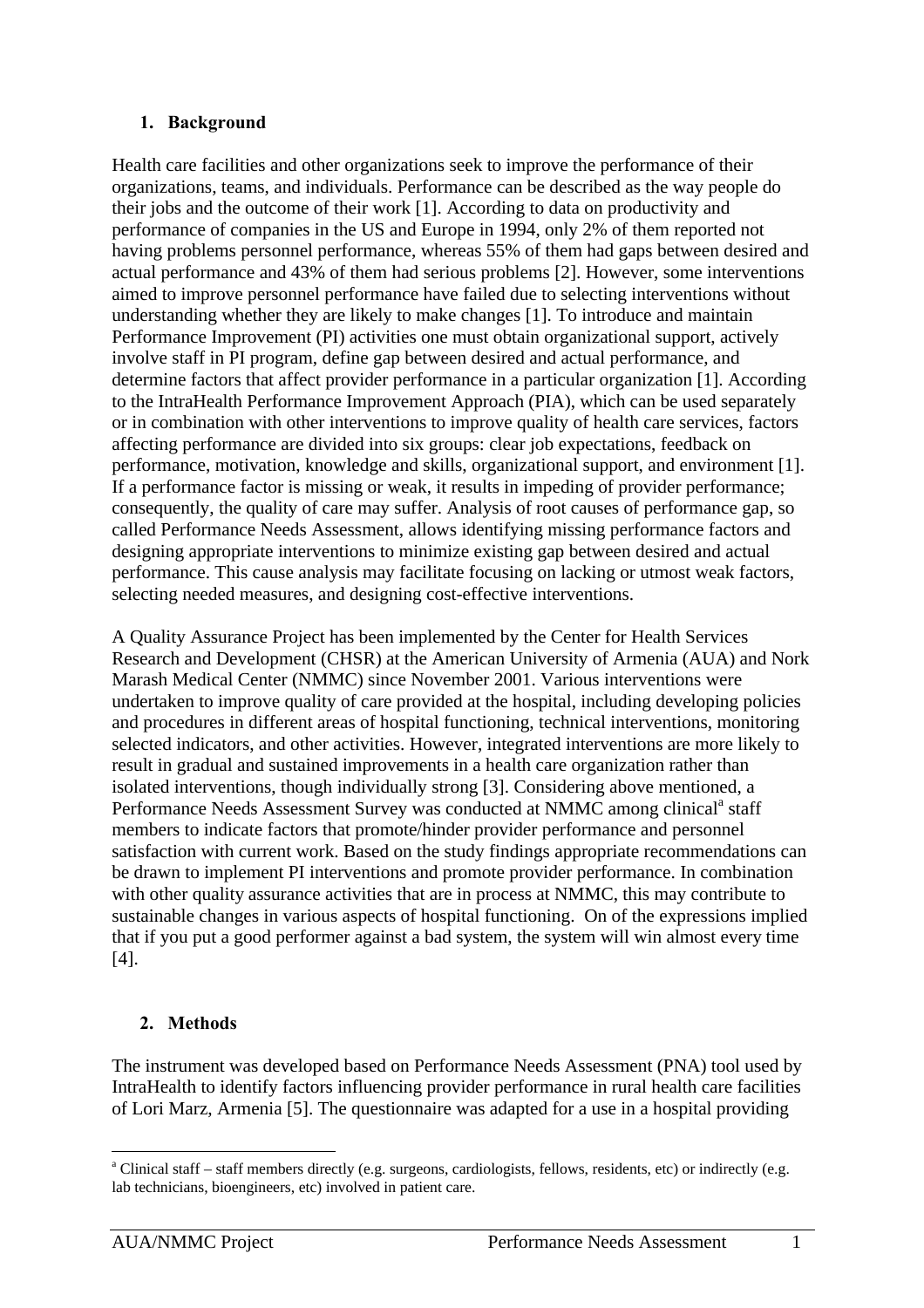tertiary care in cardiology and cardiac surgery. In addition, some items from the Nursing Survey questionnaire were added to the PNA questionnaire to have comparable data between nurses and other clinical staff members at NMMC [6-7].

All staff members, besides nurses, involved in provision of medical care and permanently working at NMMC participated in the study. This included independently practicing physicians, residents and fellows, technicians, laboratory assistants, bioengineers, personnel of diagnostic services, except for cleaning ladies, electricians, and other supportive staff. A total of sixty self-administered questionnaires were distributed.

#### **3. Ethical considerations**

The study was considered as an internal evaluation process, which did not require obtaining informed consent from participants. However, the staff members were informed that the participation in this study is voluntary and that their responses will be kept confidential and will not be linked to individuals. They could skip answering a question which was perceived to be sensitive. Completed questionnaires were collected by the assessment team itself or were brought to the ANP office by employees themselves. No other NNMC employee was involved in data collection process.

#### **4. Results**

Data analysis was carried out by SPSS 11.0 statistical software. Prior to conducting the analysis, data cleaning was performed to ensure accuracy of entered information.

#### **4.1. Administrative data**

A total of sixty questionnaires were distributed among NMMC clinical staff members. Fortythree completed questionnaires were returned. Five staff members among remaining 17 participants directly refused to participate in the survey, however, the reasons for refusal were not explained. The survey was completely self-administered and participants were assured in confidentiality of provided information, so that nobody could have access to data and link responses with any individual. Study participants were given one week to fill in the questionnaire, so that regardless of high workload of clinical staff members at NMMC, the time to complete questionnaire could not be considered as a reason for non-participation. The response rate was 71.7%.

| <b>Table 1. Number and percentage of respondents from each unit</b> |                               |                            |  |  |
|---------------------------------------------------------------------|-------------------------------|----------------------------|--|--|
| <b>Hospital unit</b>                                                | <b>Number of participants</b> | Percentage of participants |  |  |
| <b>Outpatient clinics</b>                                           |                               | 30.2                       |  |  |
| Intensive Care Unit (ICU)                                           |                               | 7.0                        |  |  |
| and Anesthesiology service                                          |                               |                            |  |  |
| <b>Surgical Department</b>                                          |                               | 16.3                       |  |  |
| Laboratories*                                                       | 17                            | 39.5                       |  |  |
| Others                                                              |                               | 7.0                        |  |  |

| Table 1. Number and percentage of respondents from each unit |  |  |
|--------------------------------------------------------------|--|--|
|                                                              |  |  |

*\* Laboratories unit included Express laboratory, Biochemical laboratory, Immunology and Blood Bank laboratory, Cardiac Catheterization Lab, and Perfusiology Lab.*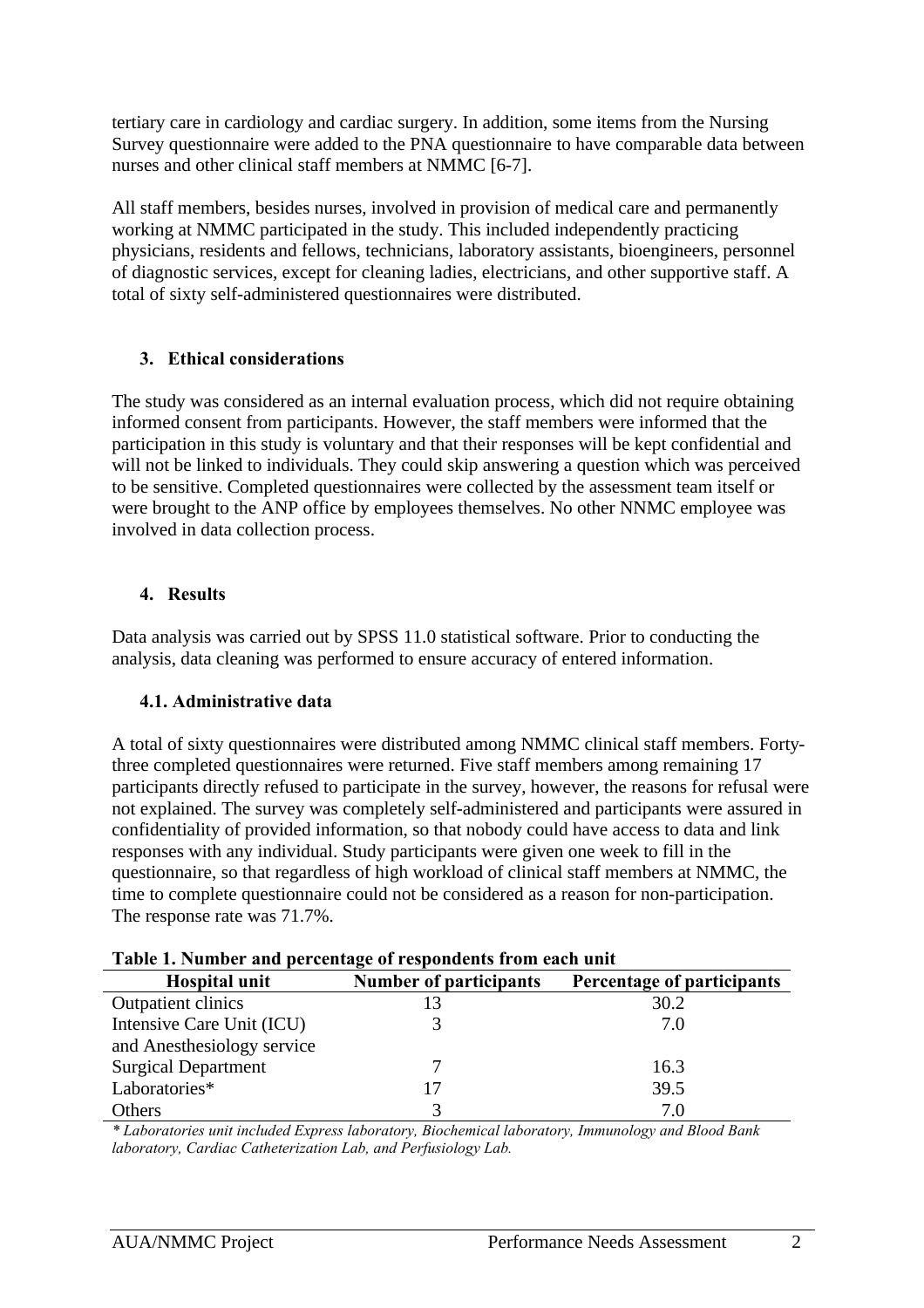To assure confidentiality of data the position at work was collapsed into three groups: "residents and/or fellows", "physicians", meaning permanent NMMC clinicians, and "others", which included technicians, bioengineers, and other para-clinical staff members (Table 2).

| Table 2. Number and percentage of respondents' position at work |                               |                            |  |  |
|-----------------------------------------------------------------|-------------------------------|----------------------------|--|--|
| <b>Hospital unit</b>                                            | <b>Number of participants</b> | Percentage of participants |  |  |
| Residents/fellow                                                |                               | 21.4                       |  |  |
| Physicians permanently                                          | 22                            | 52.4                       |  |  |
| working at NMMC                                                 |                               |                            |  |  |
| <b>Others</b>                                                   | 11                            | 26.2                       |  |  |
| <b>Total</b>                                                    | $43*$                         | 100                        |  |  |

*\* In one case position at work was left unanswered*

Study population coonsisted of 22 females (51.2%) and 19 males (44.2%). In certain cases the respondents' personal information that could identify an individual, such as gender (2), the unit (1), position (1), age (5), was left missing. The mean age was  $36.5$  (sd=8.5, ranging from 24 to 51 years). The mean age of surveyed employees was not significantly different across clinical services at NMMC. The mean work experience in health care sphere was 13.1 years (sd: 8.1, range: 0.5- 35 years), while the mean experience of working at NMMC was 7.9 (sd: 4.4, range: 0.5 months – 17 years). The mean number of family members of the participants was 4.45 ranging from 2 to 9 (sd=1.40), while the mean number of people working in a family was  $1.73$  (1-4, sd=.83).

The length of regular working day at NMMC was 8 hours for 32.6% of respondents. Some 41.9% chose the option "other" (Table 3). Selection of "others" option was mostly explained by having flexible working hours ranging from 8-24 depending on daily workload.

| Table 3. Length of regularly working day at NMMC* |  |  |  |  |
|---------------------------------------------------|--|--|--|--|
|---------------------------------------------------|--|--|--|--|

| Table 5. Extigen of regularly working uay at infinite                                                                                                                                                                                                         |          |          |       |
|---------------------------------------------------------------------------------------------------------------------------------------------------------------------------------------------------------------------------------------------------------------|----------|----------|-------|
| 8 hours                                                                                                                                                                                                                                                       | 12 hours | 24 hours | Other |
| 32.6                                                                                                                                                                                                                                                          | 14.0     | 11.6     |       |
| $*$ D $_{24}$ $_{35}$ $_{37}$ $_{38}$ $_{49}$ $_{41}$ $_{42}$ $_{43}$ $_{44}$ $_{45}$ $_{48}$ $_{49}$ $_{40}$ $_{40}$ $_{40}$ $_{40}$ $_{40}$ $_{40}$ $_{40}$ $_{40}$ $_{40}$ $_{40}$ $_{40}$ $_{40}$ $_{40}$ $_{40}$ $_{40}$ $_{40}$ $_{40}$ $_{40}$ $_{40}$ |          |          |       |

*\* Data is presented in percentages*

#### **4.2. Clear job expectations**

Clinical staff members were asked about having written job description. In those cases when participants did not know whether they have a written job description, the response was considered as negative. The reasoning that underlies such an approach is that having written job description without conveying clear job expectations to an employee would not facilitate/promote his performance (Table 4).

About two-thirds of respondents had no written job description. Most (88.1%) clinical staff members knew about their responsibilities and tasks through verbal explanations on spot and during daily work. It was possible that the concept of job description itself is unclear for some employees. Among other sources of information about responsibilities most frequently mentioned were professional literature, discussion among colleagues and/or own decisionmaking, and daily work. Only a little more than a half of medical personnel (54.8%) had written standards, guidelines or other materials that could facilitate execution of responsibilities and tasks.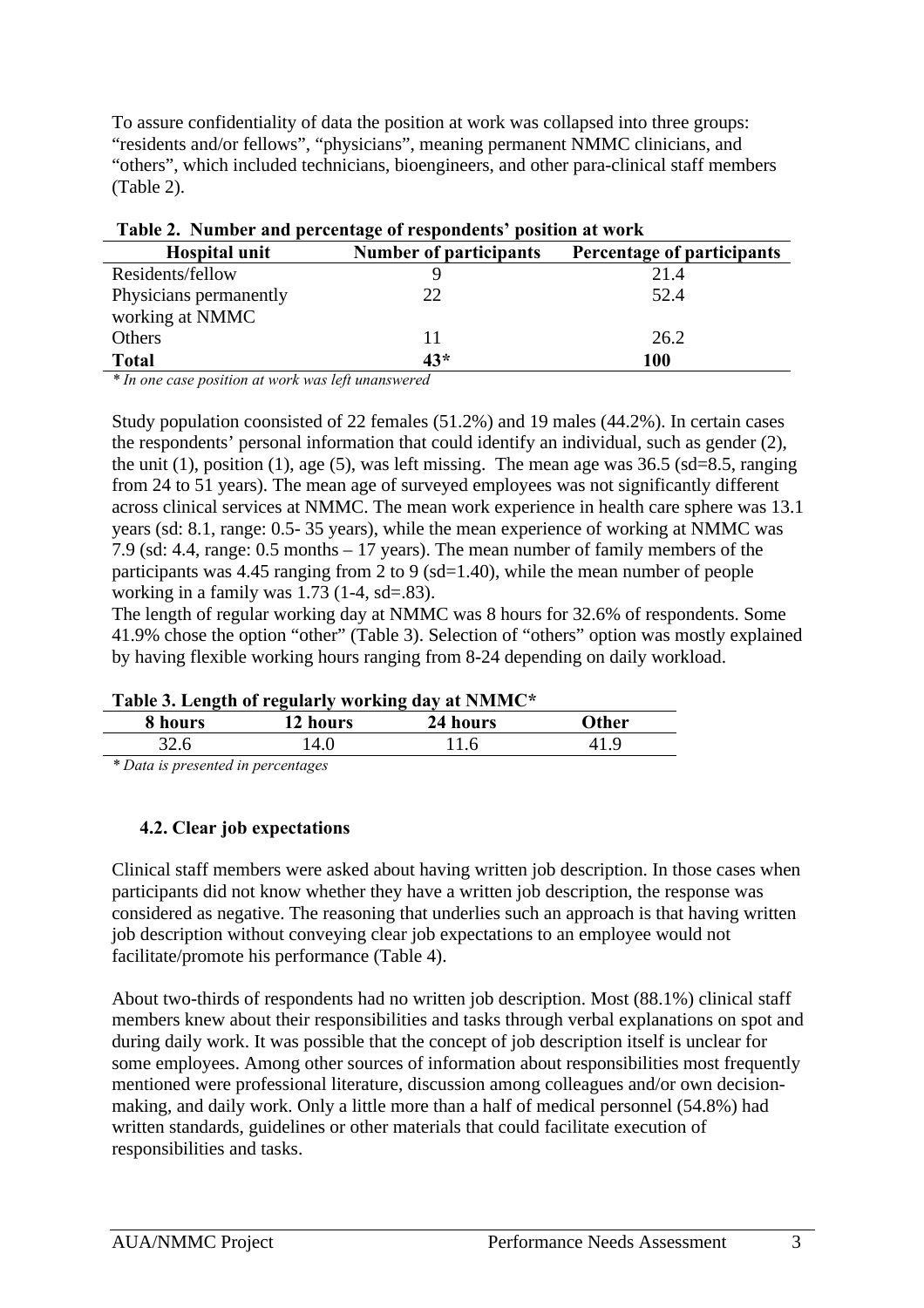| <b>Item</b>                                                            | Yes $(\% )$ |
|------------------------------------------------------------------------|-------------|
| Do you have a written job description?                                 | 38.1        |
| How do you know about your responsibilities and tasks:                 |             |
| Written job description                                                | 31.0        |
| Verbal explanations                                                    | 88.1        |
| Other means of communication                                           | 31.0        |
| Are you involved in any way in developing your responsibilities and    | 71.4        |
| tasks?                                                                 |             |
| Do you have any written standards, guidelines, or other materials that | 54.8        |
| facilitate you to execute your responsibilities?                       |             |
| Do you face obstacles created by your supervision that hinders to      | 28.6        |
| perform your tasks?                                                    |             |

|  |  |  | Table 4: Ways to convey clear job expectations to clinical staff members at NMMC |  |  |  |
|--|--|--|----------------------------------------------------------------------------------|--|--|--|
|--|--|--|----------------------------------------------------------------------------------|--|--|--|

Further, obstacles created by a supervision hindered employee's performance in 28.6% of cases. In this particular question the answer "don't know" could happen in those cases, when an employee did not experience problems in a daily work due to obstacles by their supervisory staff, otherwise the consequences would be visible for him/her. On the other hand, this response could be treated as unwillingness to express negative feelings/attitude toward hospital management. This could result in an increase of having problems by 9.5%. However, the difference in approaches was only 9.5% and statistically insignificant, though it could be due to small sample size as well. It is possible that respondents understood the question differently meaning that the supervision could be treated as an employee' s direct supervisor and/or administration. However, the survey intended to reveal employeemanagement relationships in general rather than to pinpoint weaknesses at different management levels.

#### **4.3. Motivation and feedback on the quality of work done**

Considering that various factors may influence provider's performance the survey included some questions about financial and non-financial motivation existing at NMMC, if any. Data analysis indicated that 59.5% of medical staff members were satisfied with current salary, and overwhelming majority of respondents agreed that financial awards are not practiced at NMMC regardless of the quality and amount of work done (Table 5).

| -------                              |                                |  |
|--------------------------------------|--------------------------------|--|
| <b>Motivation factors</b>            | Yes $\left(\frac{9}{6}\right)$ |  |
| Satisfactory salary                  | 40.5                           |  |
| Financial awards or salary increase  | 19.5                           |  |
| Opportunities for career development | 79.0                           |  |

#### **Table 5. Data on motivation factors influencing provider performance at NMMC**

A valuable finding is that 79% of participants confirmed having opportunities for career development, which can serve as a strong motivating factor, especially for younger generation. Among other factors that motivate provider's performance the most frequently used was oral praising for a job well done (Table 6). This was followed by written praising/award. Other means of recognition of a good performance, described by respondents in "others" option, was the assignment of another work and a non-verbal praising. However, about one third of clinical staff members have not received any motivation at all.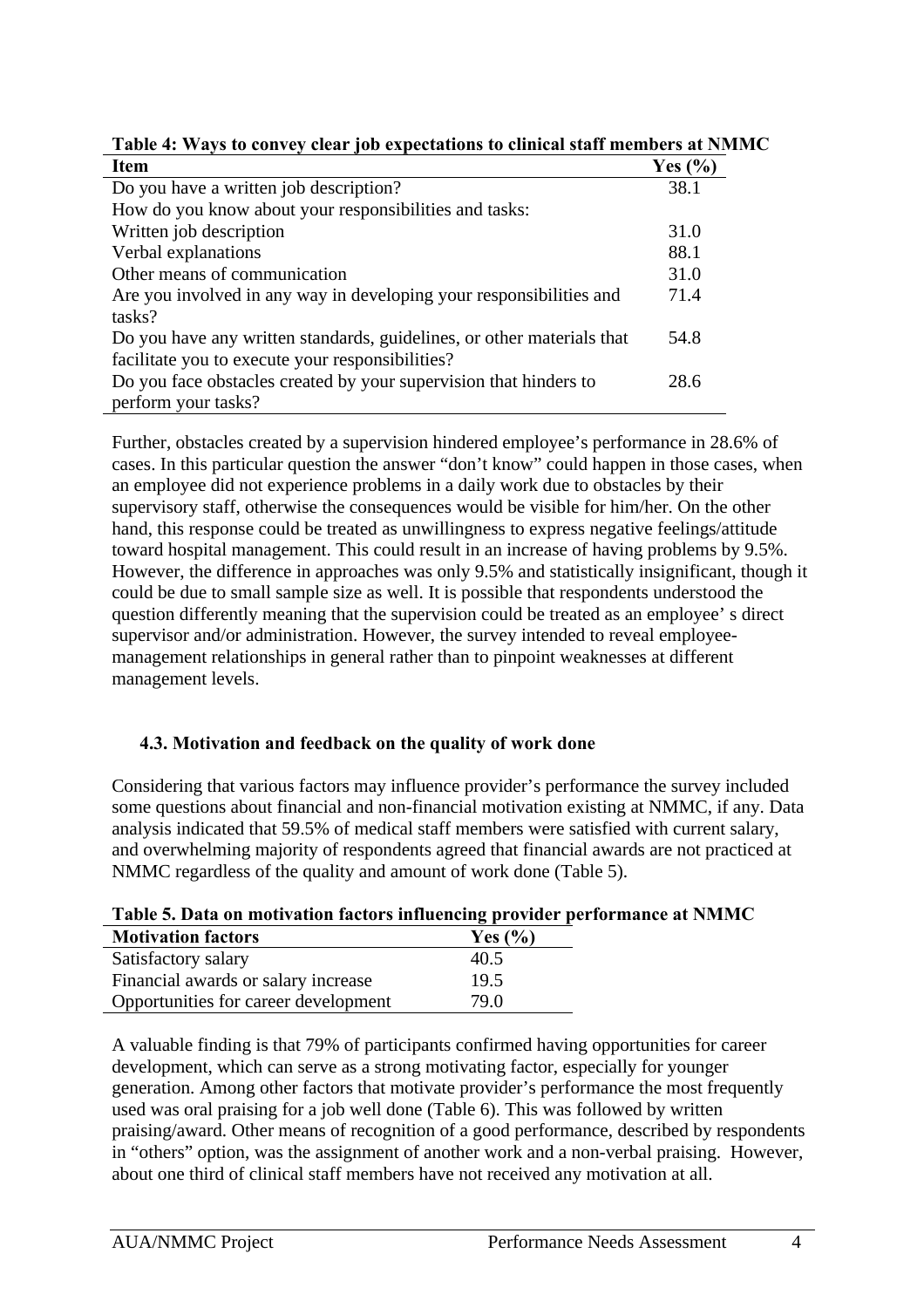| таріс о, ічонуацоп таспогэ опісі-піап пітапсіаг |                   |  |  |
|-------------------------------------------------|-------------------|--|--|
| <b>Factor</b>                                   | Yes $(\% )$       |  |  |
| Oral praising                                   | 61.0              |  |  |
| Written praising/award                          | 24.4              |  |  |
| Medical uniform                                 | 4.9               |  |  |
| Medication free of charge/discounted            | $\mathbf{\Omega}$ |  |  |
| Equipment                                       | 4.9               |  |  |
| Education/training materials                    | 9.8               |  |  |
| Other means                                     | 5.0               |  |  |
| Did not receive any                             | 28.6              |  |  |

**Table 6. Motivation factors other than financial** 

The survey revealed that 63.4% of medical staff received feedback on the quality of work done. "Don't know" for this item was considered as not getting feedback on provider performance.

It is difficult to judge how candid the participants were in answering these questions regardless of efforts to assure them in confidentiality of the information. The interesting finding was that only half of the respondents evaluated the feedback information as educational, which did not correspond to the proportions indicated by previous questions about characteristics of the feedback (Table 7). This inconsistency can be explained by unwillingness of participants to share their real impressions about the feedback they receive from supervisory staff. Another possible explanation is a specific attitude toward training and education in Armenia, which is considered to be more appropriate for younger generation rather than for those staff members who have significant work experience.

#### **Table 7. Characteristics of feedback and information about the quality of work done\***

| <b>Characteristics of feedback from supervisory staff</b> | Yes $(\% )$ |  |
|-----------------------------------------------------------|-------------|--|
| Related to the process rather than persons                | 90.0        |  |
| Related to outcome rather than personal characteristics   | 87.5        |  |
| Clear and precise rather than general and vague           | 73.3        |  |
| Discussion is informal                                    | 88.9        |  |
| Discussion has educational purposes                       | 52.9        |  |
| $\sim$ $\sim$                                             | $1 \quad 1$ |  |

*\* Data is presented in percentages (all cases having missing values are excluded)* 

Data analysis was carried out to indicate whether the staff gets inappropriate feedback from supervisory staff and how frequently this happens. Inappropriate feedback from supervisory staff happened rarely or never at NMMC. The interpretation of "don't know" option could be of interest. It may mean that 12.2% of surveyed staff members did not get any feedback at all. This did not correspond to the proportions in previous questions about the characteristics of the feedback. Another explanation is that respondents could have difficulties assessing the appropriateness of the feedback. Unfortunately, this questionnaire did not allow determining which explanation better reflects the reality.

#### **Table 8. Frequency (%) of getting inappropriate feedback on the quality of work done from supervisory staff**

|                             | <b>Frequently</b> Sometime Rarely |      |      | Never | Don't know |
|-----------------------------|-----------------------------------|------|------|-------|------------|
| The feedback of supervisory |                                   | 19.5 | 24.4 | 36.6  |            |
| staff is inappropriate      |                                   |      |      |       |            |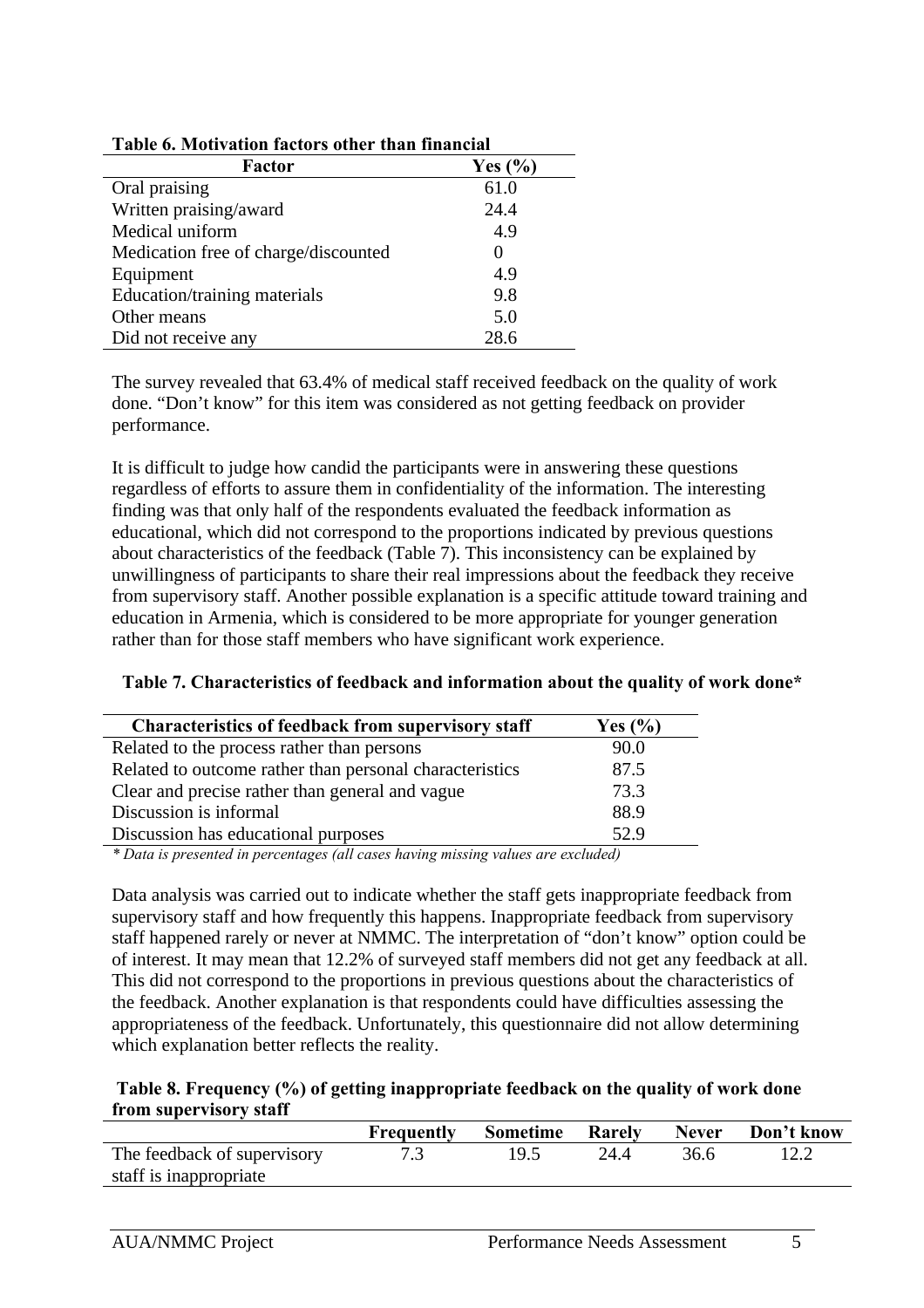Other sources of feedback on the quality of work done were clients and colleagues (Table 9). Although 10% of participants selected "other sources" option, they did not indicate what these sources were.

| <b>Sources of feedback</b> | Yes $(\% )$ |
|----------------------------|-------------|
| Clients                    | 50.0        |
| Colleagues                 | 60.0        |
| Others                     | 10.0        |
| None                       | 20.0        |

| Table 9. Other sources of feedback on the quality of work done |  |  |
|----------------------------------------------------------------|--|--|
|----------------------------------------------------------------|--|--|

Although a formal quality assurance program has existed at NMMC for more than a year, the quality of work was evaluated in an informal way during daily work. However, 14.3% and 21.4% of the respondents mentioned that there is no evaluation of the work done or they were unaware of it respectively.

#### **4.4. Organizational support and environment**

Data analysis was carried out to detect the status of environmental factors and availability of tools that could affect providers' performance. Environment was meant as convenience of unit location, its size, lightness, comfort, and other characteristics (Table 10).

| <b>Environment characteristic</b> | <b>Yes</b> (%) |
|-----------------------------------|----------------|
| Convenience of unit location      | 53.8           |
| Convenience of unit size          | 41.0           |
| Lightness of the unit             | 66.7           |
| Comfort in the unit               | 46.2           |
| Other characteristics             | 22.2.          |
| Availability of necessary         | 67.4           |
| equipment                         |                |

**Table 10. Staff satisfaction with environment and availability of tools at NMMC**

Among other characteristics of environment in the unit most frequently participants mentioned inappropriate quality and quantity of medications and tools, as well as inconvenient connection between operation room (OR) and other units.

The survey aimed to assess factors reflecting organizational support at NMMC, including the supervision system. More than one-third of respondents disagreed that supervision responds to employee concerns or that they can participate in decision-making (Table 11).

| Table 11. Components of organizational support at NMMC   |               |
|----------------------------------------------------------|---------------|
| <b>Components</b>                                        | Agree $(\% )$ |
| Participation in decision-making regarding health care   | 65.8          |
| organization in the hospital                             |               |
| Supervision responds to employees' concerns and problems | 65.7          |
| Good working relationships between supervisory and       | 90.2          |
| subordinate staff                                        |               |
| Team work between physicians and nurses                  | 84.6          |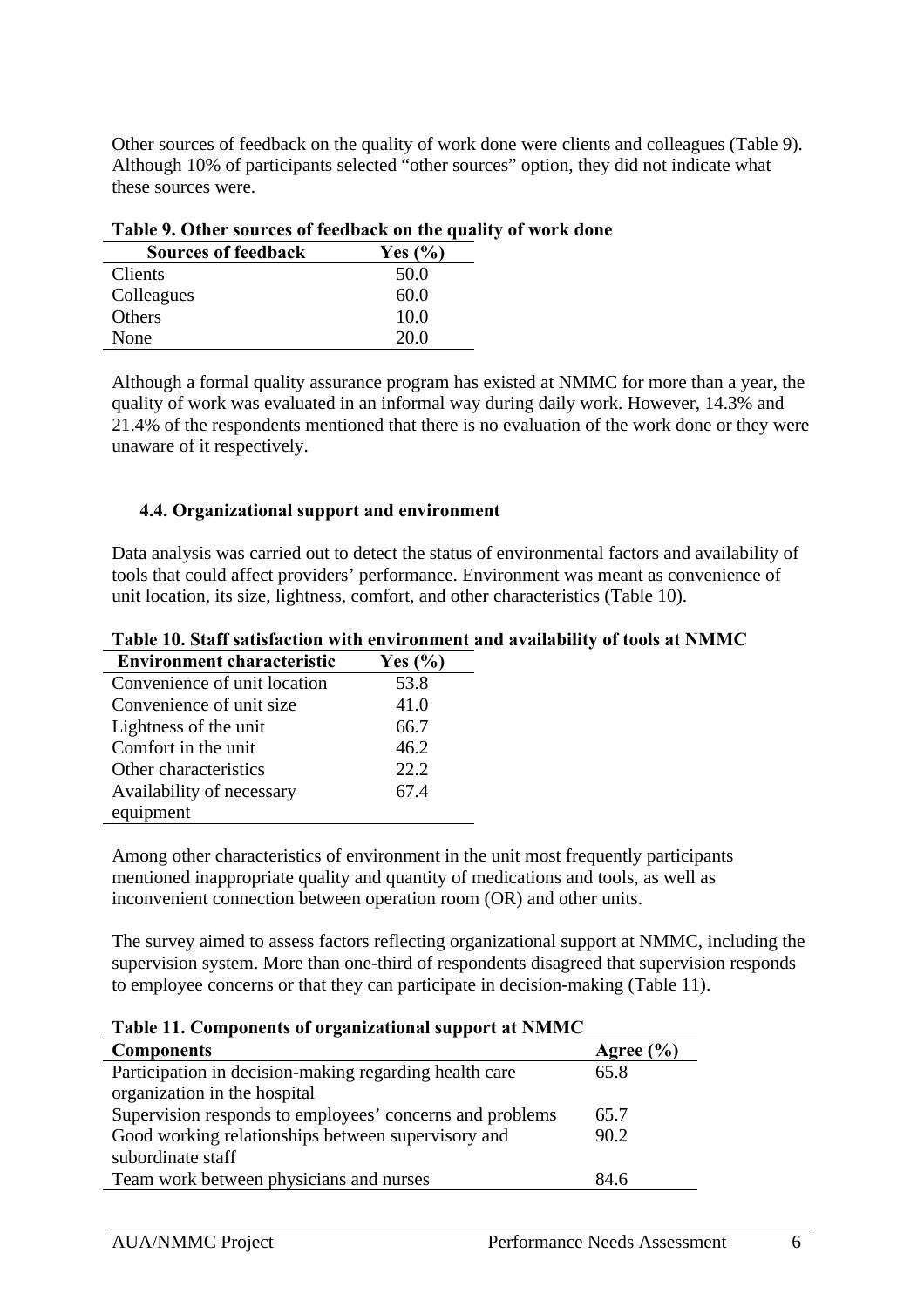More than two-thirds of participants were completely or somewhat satisfied with organizational aspects of work in the hospital (Table 12).

| <b>Table 12. Satisfaction with logistic at work</b> |            |          |          |            |
|-----------------------------------------------------|------------|----------|----------|------------|
|                                                     | Completely | Somewhat | Somewhat | Completely |
|                                                     | agree      | agree    | disagree | disagree   |
| Satisfaction with work                              | 22.0       | 53.7     | 14.6     | 9.8        |
| organization/logistic                               |            |          |          |            |

**Table 12. Satisfaction with logistic at work** 

Supervision was defined in this survey as staff management at different levels rather than the administration only. Depending on respondent's position at NMMC, this can be the supervisor responsible for a unit or someone from management/administration leadership. The survey intended to describe the organizational support in the hospital in general rather than make difference between clinical and administrative leadership. In addition, it is impossible to verify how critical the collected information was, but it is believed to reflect the reality at the hospital. It also provides a basis for comparison among different factors influencing provider performance.

#### **4.5. Skills and knowledge**

The mean time elapsed since the last training received was 23.4 months ranging from 0-168 months (sd=35.5). Majority of surveyed staff members (89.2%) stated that they applied gained knowledge in daily practice. The reasons for not using this knowledge were absence of appropriate medical equipment, poor collaboration with other health care providers/services, and uselessness of gained information.

Nearly three-fourths of medical personnel (74.4%) were confident in having necessary knowledge and skills to carry out their daily responsibilities. Participants were asked to describe the knowledge and skills they would like to obtain. Four out of 9 respondents, who expressed willingness to gain specific knowledge and skills, mentioned the necessity of continuous professional education and evidence-based medicine corresponding to current scientific achievements and technologies. A desire was expressed to learn invasive and interventional cardiology, transesophageal EChO and other advanced diagnostic methods in cardiology.

#### **4.6. Satisfaction with current job and plans to leave current position**

Satisfaction with current job mostly fell into "somewhat satisfied" or "somewhat dissatisfied" categories and the proportion of very dissatisfied employees was by 7.3% lower than that of very satisfied personnel (Table 13).

|  |  | Table 13. Job satisfaction among clinical personnel at NMMC* |  |  |
|--|--|--------------------------------------------------------------|--|--|
|--|--|--------------------------------------------------------------|--|--|

|                        | Verv         | Somewhat     | Somewhat  | Verv      |
|------------------------|--------------|--------------|-----------|-----------|
|                        | dissatisfied | dissatisfied | satisfied | satisfied |
| Job<br>dissatisfaction | 7.3%         | 39.0%        | 39.0%     | 14.6%     |

*\* Cases containing missing values were excluded from analysis*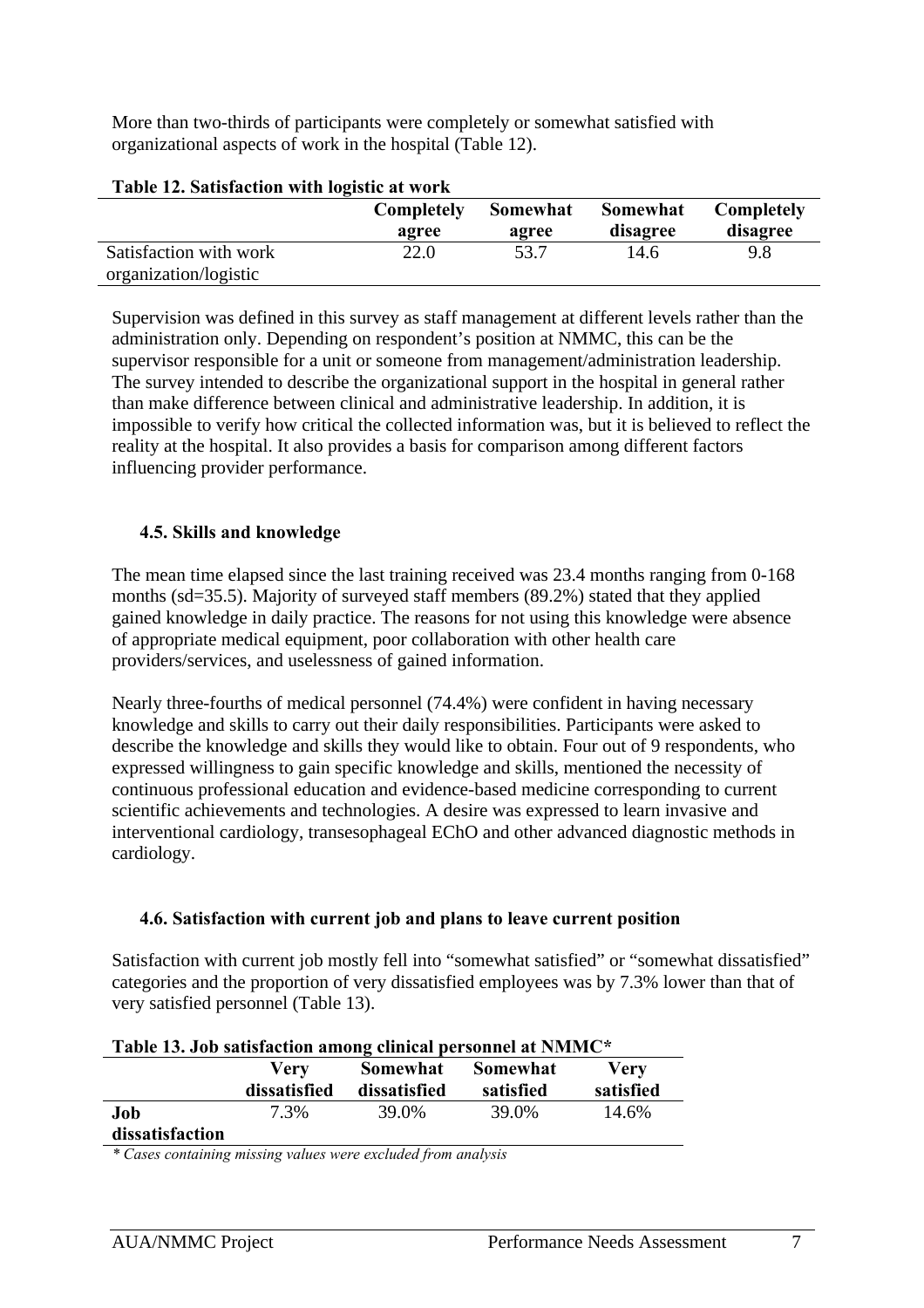To compare findings of this survey with that of Nursing Survey, Job Satisfaction variable (Q.31) was recoded into a new dichotomous variable, named Job Dissatisfaction [7]. While creating Job Dissatisfaction variable, all the cases of Job satisfaction that had dissatisfied or a little dissatisfied value were assigned the value of 1, whereas all the cases that had moderately satisfied and very satisfied value were assigned 0 value. Thus, the higher score indicated higher dissatisfaction with present job. About half of surveyed staff members were somewhat or very dissatisfied with their current job. The data were compared with job dissatisfaction among nurses at NMMC (Table 14). Nurses' job dissatisfaction was only marginally different (lower) from that of other medical personnel ( $p=0.05$ ), but failure to detect difference could be due to small sample size.

#### **Table 14. Comparison of job dissatisfaction between nurses and clinical personnel other than nurses at NMMC**

|                            | Clinical personnel other than nurses | <b>Nurses</b> |
|----------------------------|--------------------------------------|---------------|
|                            | $(n=43)$                             | $(n=45)$      |
| <b>Job dissatisfaction</b> | 46.3%                                | 33.3%*        |

*\* p=0.05 (z-test comparing proportions of dissatisfaction among nurses and other clinical staff members at NMMC)* 

The proportion of staff members considering that they will loose their job during the next 12 months is very or fairly likely was 24.4% (higher than among NMMC nurses) (Table 15). Further, 14.6% of NMMC clinical staff members stated that they plan to leave current job in coming 6-12 months, although most of them had no plans to leave NMMC within the next year or in general. The proportion of surveyed staff that intended to leave the current job in 6- 12 months was higher than that among nurses. Both nurses and other medical staff members agreed that it is fairly or very difficult to find another acceptable job.

#### **Item Hospital Response options (%)** *Very likely Fairly likely Not too likely Not at all likely* **Likelihood of losing** Nurses 4.4 4.4 51.1 40.0 **job during the next 12 months** Other clinical staff 14.6 9.8 46.3 29.3 *Within next 6 months Within next 12 months No plans within next year No plans at all* **Plans to leave present** Nurses 0 4.4 22.2 73.3<br> **Plans to leave present** Nurses 0 4.4 22.2 73.3 **position** Other clinical staff 12.2 2.4 39.0 46.3 *Very easy Fairly easy Fairly difficult Very difficult* **How easy or difficult** Nurses 4.7 14.0 48.8 32.6 **would be finding an acceptable job**  Other clinical staff 0 17.1 34.3 48.6

#### **Table 15. Plans of surveyed clinical staff members to leave their current jobs at NMMC**

*\* Percentage is calculated excluding missing cases*

Plans to leave current position variable was recoded into dichotomous one to compare findings of this study with that of Nursing Survey at NMMC. "Yes, within the next 12 months" and "Yes, within the next 6 months" answers were collapsed into one option and "No plans within the next year" and "No plans at all" responses were recoded into the other option in the newly created variable, named "Plans to leave". The same procedure was used while recoding Difficulties with finding another acceptable job variable. "Very easy" and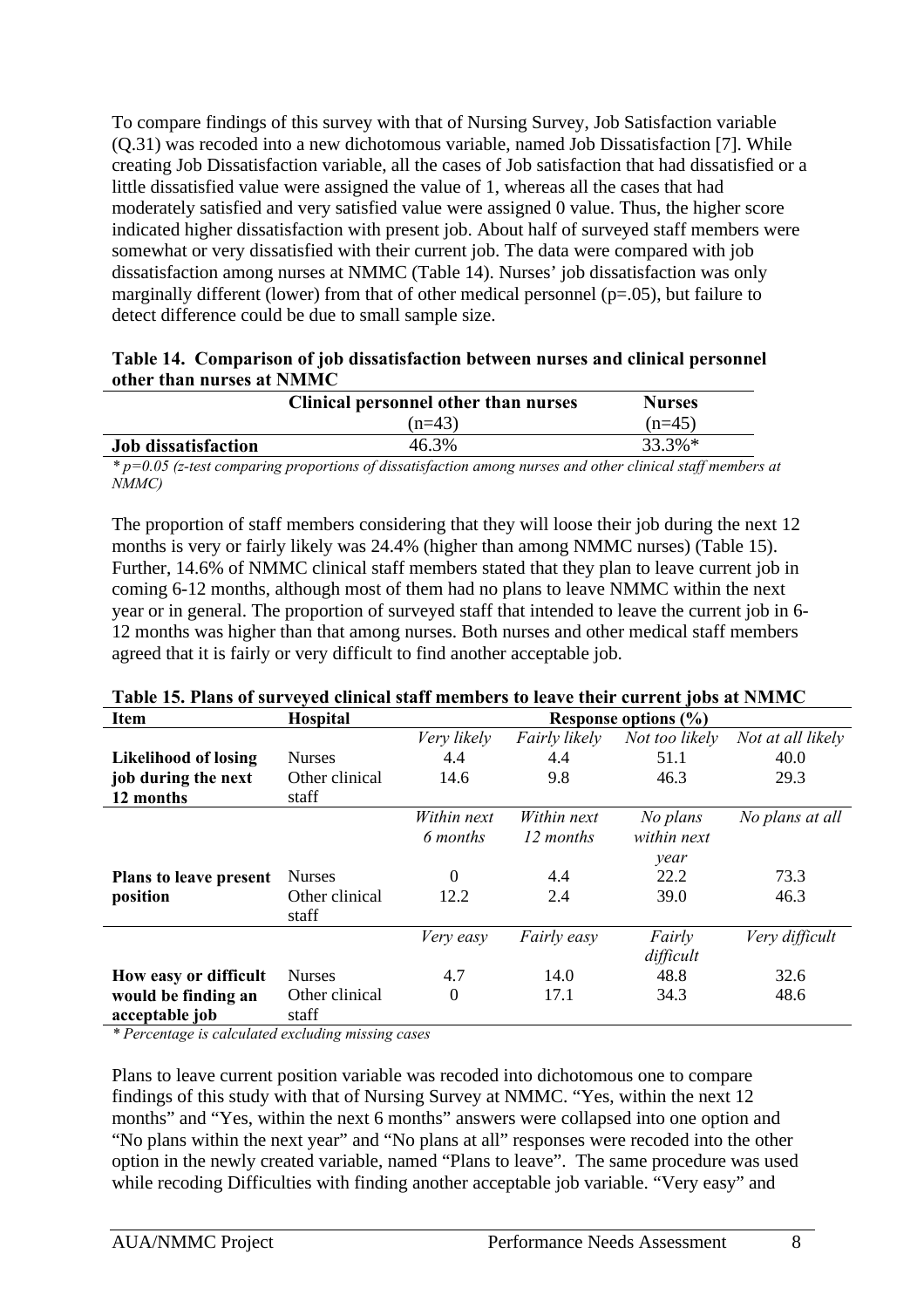"fairy easy" responses were recoded into one option and "fairly difficult" and "very difficult" responses were collapsed into the other option in the newly created variable. The proportion of medical staff members having plans to leave their current job was statistically different from that of nurses (Table 16).

#### **Table 16. Plans of leaving their present position among nurses and other medical staff at NMMC \***

|                                        | <b>Nurses</b> | Other medical staff |
|----------------------------------------|---------------|---------------------|
| Plans to leave the present<br>position | 4.4%          | $14.6\%$            |
|                                        |               | $-$                 |

*\* z-test comparing proportions between nurses and other medical staff* 

*† Significant difference p<0.001*

Analysis revealed that 75.9% of those staff members, who think that it is fairly or very difficult to find another acceptable job, had no plans to leave their current position. However, the association between these two variables was not statistically significant (Fisher exact test, p=0.5), whereas it was found to be statistically significant in Nursing Survey at NMMC (Table 17).

#### **Table 17. Plans to leave the job and perceived difficulties to find another acceptable job among surveyed medical staff at NMMC**

|                 |                       | Plan to leave job                | Total                                  |              |
|-----------------|-----------------------|----------------------------------|----------------------------------------|--------------|
|                 |                       | No plans within<br>the next year | Plans within the<br>next $6-12$ months |              |
| Difficulty with | Very or fairly        | $24.1\%$ (5)                     | 0(0)                                   | $34.9\%$ (5) |
| finding         | easy                  |                                  |                                        |              |
| another         | <i>Fairly or very</i> | 75.9% (22)                       | $100\%(6)$                             | 65.1% (28)   |
| acceptable job  | difficult             |                                  |                                        |              |
|                 | Total                 | $67.4\%$ (27)                    | $32.6\%$ (6)                           | 100% (43)    |

Among surveyed staff members, 55.3% would recommend the same professional career to their friend and/or relative. Nursing Survey conducted at NMMC revealed that nurses' satisfaction with being nurse is positively correlated with recommending a nursing career to a family member. Fisher exact test was performed to test the association with recommending the same career to a family member and satisfaction with current job among medical personnel. The degree of satisfaction with current job and recommending the same professional career to a family member or friend was not statistically significant. Nevertheless, the concepts underlying satisfaction with being nurse and satisfaction with current position may differ. With this regard, it would be better to ask medical staff members about their satisfaction with their profession rather than current position.

#### **5. Discussion**

The survey was conducted to assess factors influencing provider performance at NMMC. The participation rate among clinical staff members in this survey was higher than that among nurses (71.7% and 64% respectively). It is possible that clinical staff members were more confident and independent than nurses, which could increase the response rate. Nevertheless, during distribution and collection of questionnaires the assessment team encountered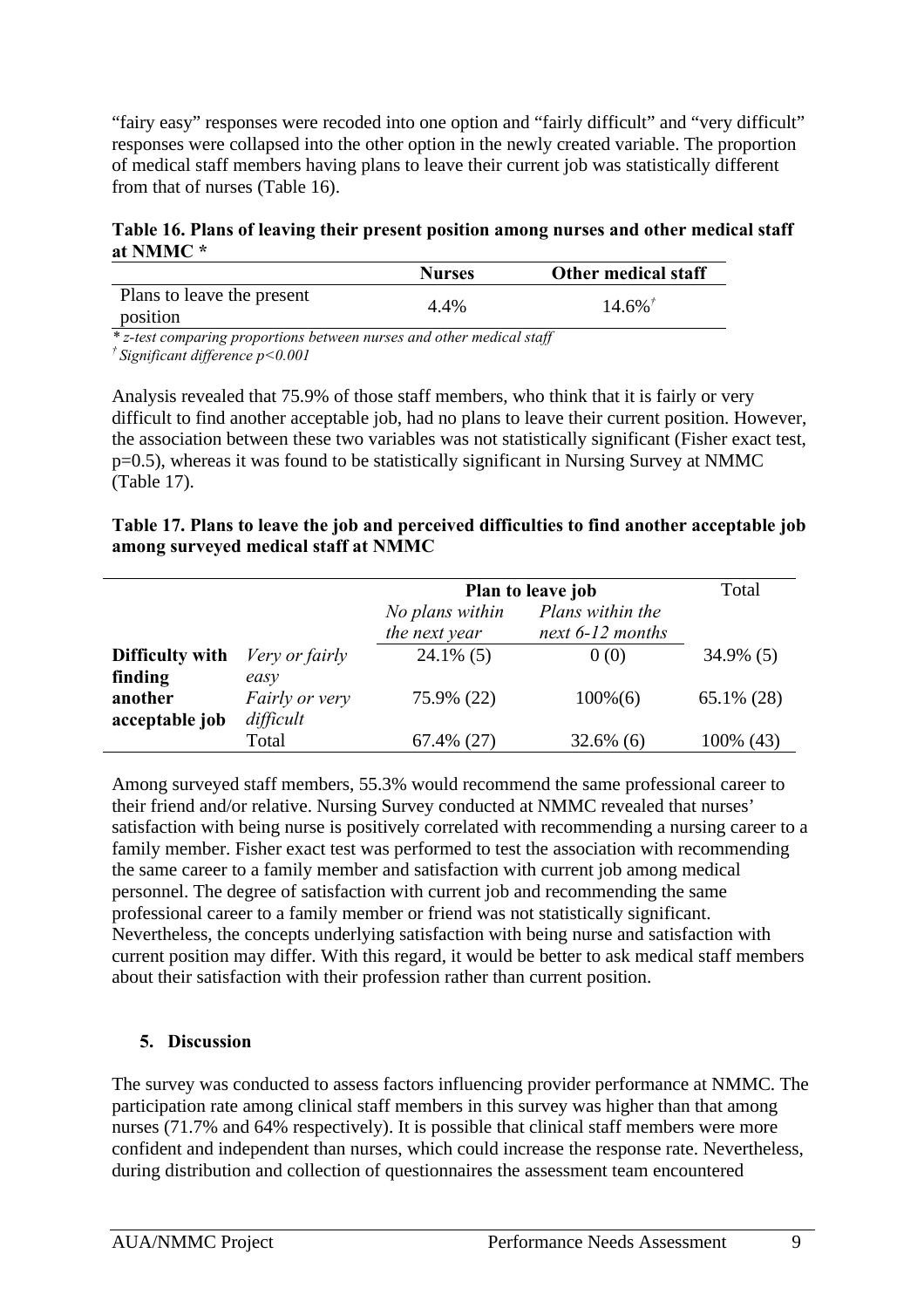personnel's concerns related to the survey. It seemed that the staff members were anxious about anonymity and confidentiality issues, as the questionnaire included some items on demographic characteristics and their status at the hospital, which could be linked to individuals. Regardless of attempts to explain differences in anonymity and confidentiality issues, as well as assuring staff members in confidentiality of information provided, it could affect staff participation rate and frankness of information provided.

This observation is not solely typical for NMMC, but also for other health care organizations in Armenia, where a system protecting employees' rights does not exist. During the Soviet times, these responsibilities were carried out by professional unions. However, these unions were not really functional even in the Soviet times

One of the important factors influencing provider performance is a clear job description. If workers lack information about what is expected from them, obviously they would not be able to carry out their responsibilities in an effective way. Thus, development and implementation of written job descriptions for every single employee; policies and procedures related to staff hiring, firing, and working hours; and other related issues can be a proper intervention to improve performance in an organization. Though only 61.9% of staff members stated that they have written job descriptions, majority was informed about job expectations either verbally (88.1%) or via other means of communication (31%). It should be noted that written job descriptions for almost all types of employees were developed under the aegis of the ANP. They should be reviewed by NMMC staff members and implemented as soon as possible.

Other important components of PRIME II PIA are the motivation to perform tasks as expected and proper feedback on work done. Though more than half of clinical personnel were somewhat or very dissatisfied with their current salary, financial awards and/or salary increase happened only in less than 20% cases. Considering the financial constrains of NMMC, which is under renovation currently, practicing financial incentives may not be applicable. However, other non-financial means of motivating employees can be practiced regularly to improve provider performance and job satisfaction, such as written awards, verbal praising, providing with opportunity to publicize work well done, delegating more responsibilities, and other means of motivation.

Though feedback on work was provided only to 63.4% of staff, the positive finding was that it was related to the processes and outcomes and was informal. Moreover, receiving inappropriate feedback on the quality of work done from supervisor was infrequently encountered by staff members. In such situations it is more likely that employees feel comfortable and react positively, which in turn may improve performance. Other sources of feedback mentioned by survey participants were clients and colleagues. However, it is necessary to interpret these findings with caution considering existing concerns of staff related to confidentiality of responses and lower than expected response rate, which can be explained by reluctance of staff members to express their true feelings and opinion about the characteristics of the feedback.

To provide high quality health care, it is essential to have all items needed to do job and an environment contributing to the desired performance. The availability of necessary equipment and other medical supplies at NMMC was rather low (67.4%). Most equipment was outdated, did not correspond to international standards, thus the provider performance and quality of care might suffer. Unit size and comfort were less favorable than other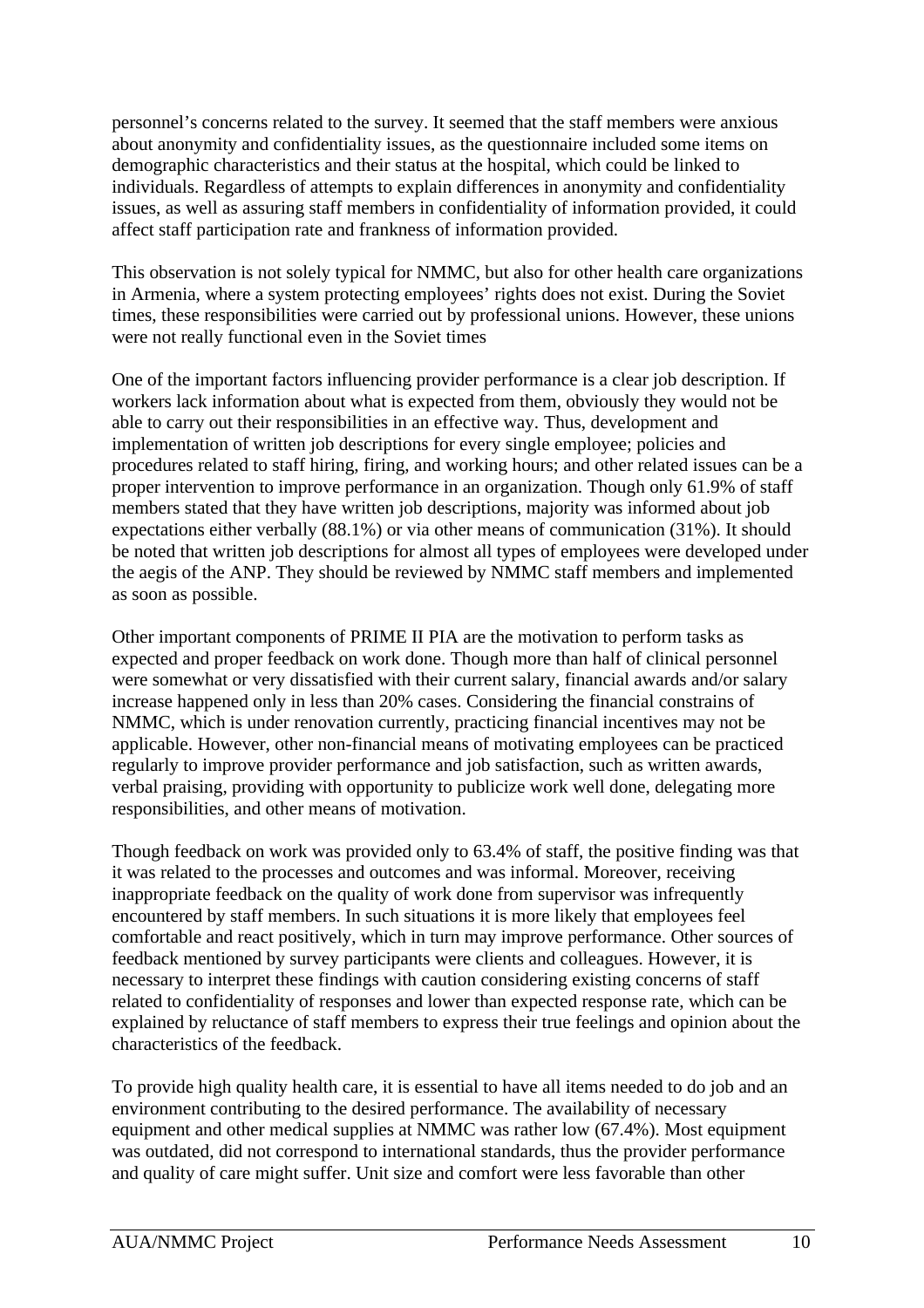characteristics of working environment. The inconvenience of connection between the OR and other units was specially stressed by some respondents.

To improve provider performance and create effective system of health care delivery in a hospital, it is important for staff members to have organizational support. People working on the first front and facing daily problems that hinder their good performance should be able to raise their concerns, participate in decision-making regarding health care organization in a facility, and receive response to issues of concern. The survey indicated that about one third of surveyed staff members were empowered to raise a problem and participate in decision making at the hospital. This percentage was similar when comparing with the results of the survey on Reproductive Health Care at the Primary Level in Armenia: Assessment of Providers, Services, and the Factors Affecting Performance, conducted by PRIME II in 2003 [8]. The latter indicated that 40% of providers had authority to participate in decision making with regard to changing physical environment in a health care facility, organizing services, or making changes in the clinical practice [8]. It is clear that the organizational system is conducive to good performance, but considering the degree of respondents' openness while answering to such questions, the conclusion should be drawn with caution. Further, the positive finding revealed in this survey is that overwhelming majority of respondents (84.6%) agreed that a lot of teamwork exists between physicians and nurses, which may promote high quality care. Similar finding (77.7%) was indicated in the study of Evaluation of Nursing Quality of Care at NMMC conducted prior to this survey.

Continuous education program for staff plays an important role in providing care of high quality, especially in Armenia, where language can be an obstacle for using up-to-date international literature. According to the survey results, most staff felt confident in having enough knowledge and skills to carry out daily responsibilities. Nonetheless, the average time elapsed since receiving the last training was about two years. Indeed, there were employees who never had training since graduating from university. This should attract the attention of clinical and administrative leadership to support staff members to obtain up-to-date knowledge and improve skills in their professional sphere. Although some steps were undertaken with this regard, namely US \$5,000 annually were allocated for funding physicians' continuous education outside Armenia, it is desirable to encourage also other staff members to seek and participate in training/re-training programs.

About half of medical personnel were dissatisfied with their current job. Moreover, the difference of dissatisfaction among clinical staff members was statistically higher than among NMMC nurses. Planning to leave the current position at NMMC was also higher among other medical personnel than among nurses, but both target groups agreed that it is fairly or very difficult to find another acceptable job. The latter was an expected finding when considering the current status of unemployment in Armenia. The survey revealed also that the proportion of medical personnel recommending the same professional career to a family member or friend was lower than among nurses. It could be reversibly correlated to the degree of dissatisfaction with current job among medical staff members, but correlation was statistically insignificant.

In conclusion, the key messages that this survey revealed.

The survey conducted at NMMC provided baseline data on factors influencing provider performance at NMMC.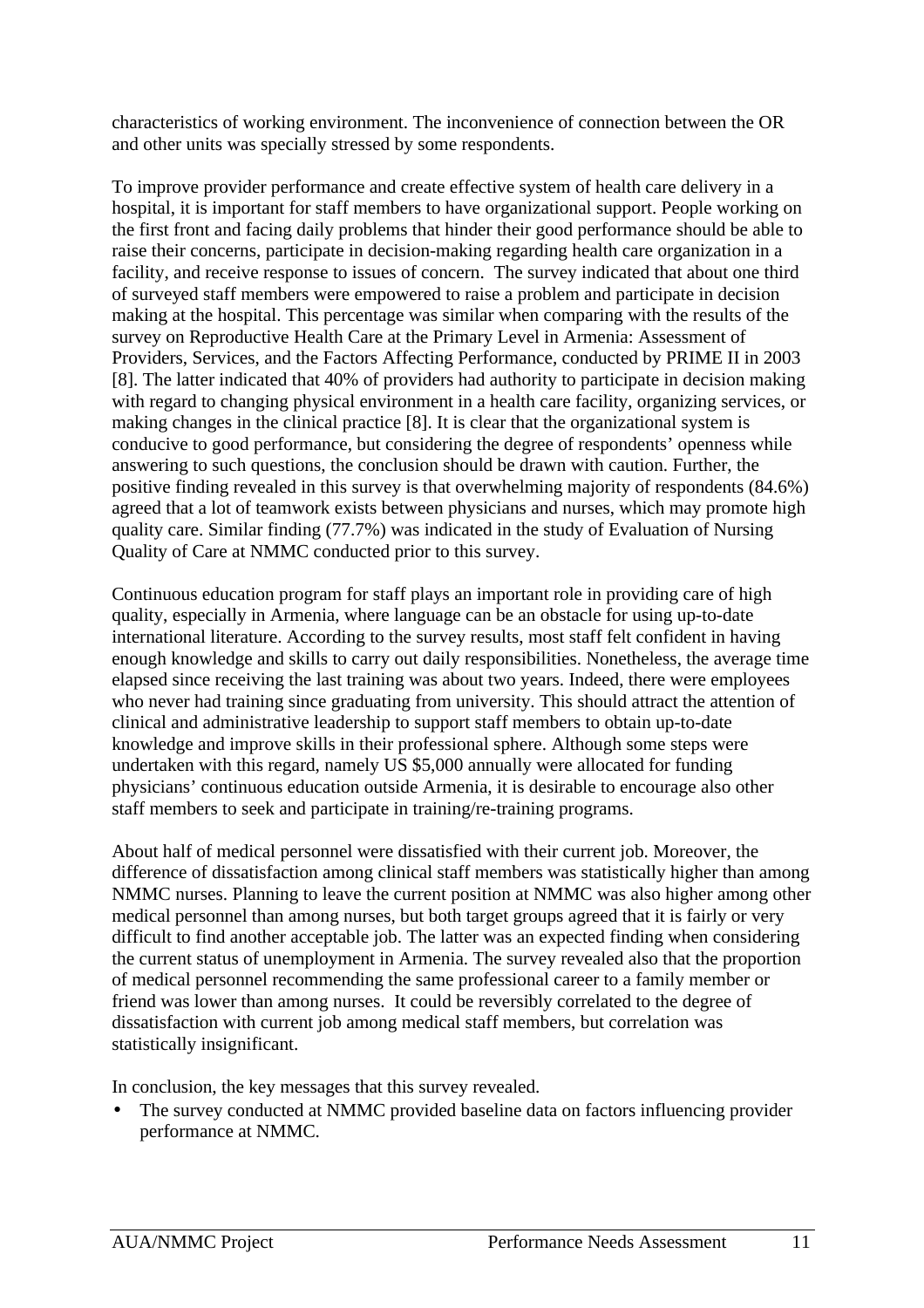- The findings of this survey can be used in planning future activities aiming to enhance provider performance and to improve quality of care provided at NMMC. Data collected post-intervention can be used to evaluate the effectiveness of these measures.
- The survey provided with an opportunity to make a comparison between attitude and perception of nurses and other medical personnel with regard to some job related issues.
- The findings of this survey should be used with caution because of some reluctance of respondents to answer the questions critically due to concerns regarding the confidentiality of their responses.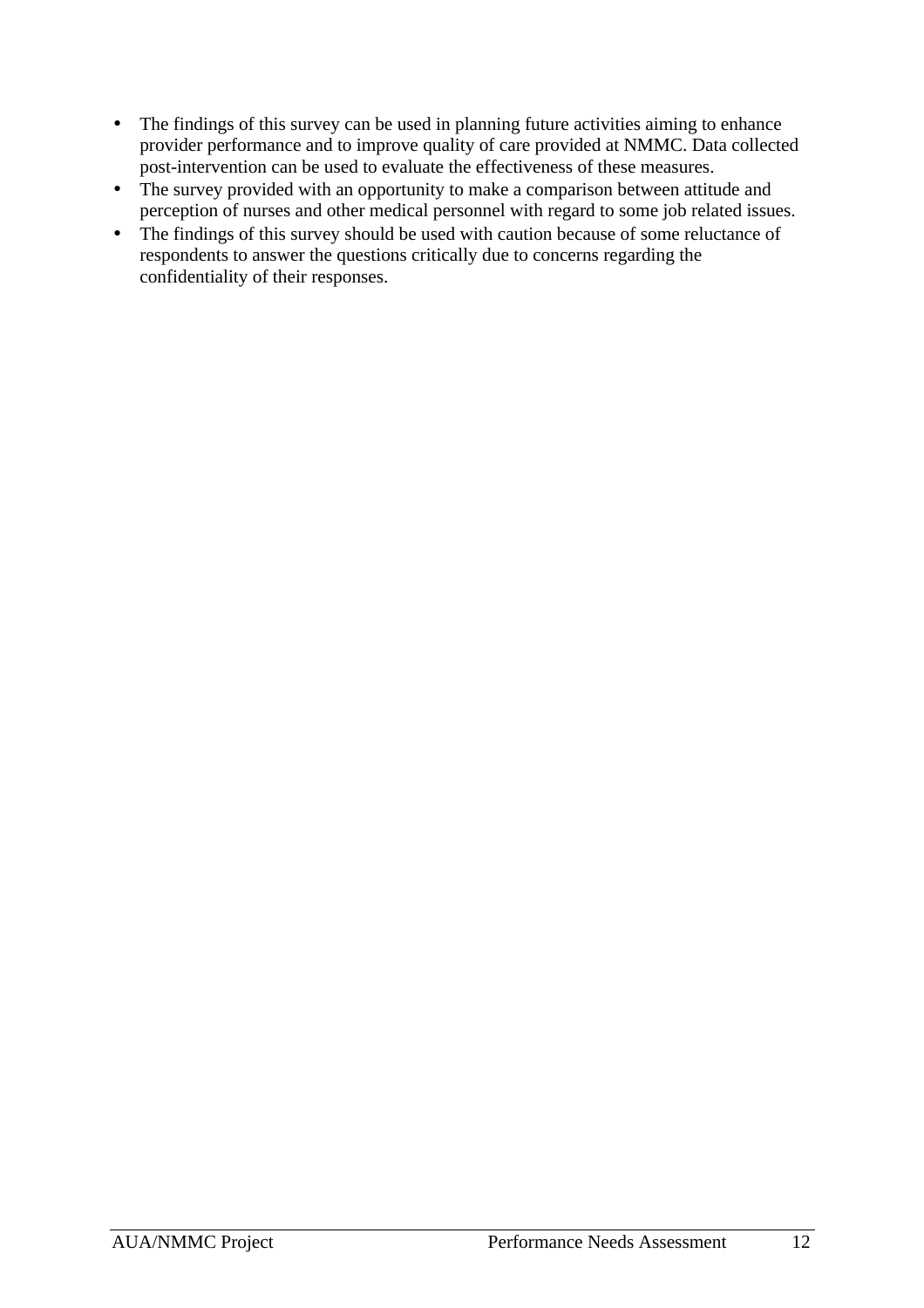#### **6. References**

- 1. Intrah PRIME II Project, University of North Caroline at Chapel Hill. Performance Improvement. Stages, Steps, and Tools. A Practical Guide to Facilitate Improved Performance of Healthcare Providers Worldwide. CD-ROM.
- 2. Broad M.L. Transfer of Learning: Ensuring the Performance Payoff. Conference on Training: Best practices, lessons learned and future directions. CD-ROM, 22-23 May, 2002, Washington DC.
- 3. Stinson W., Bakamjian L., Huber S.C., and Silimperi D. Managing Programs to Maximize Access and Quality: Lessons Learned from the Field. MAQ Paper, vol. 1, 3. 2000.
- 4. Ruumler and Brache. Improving Performance: How to Manage White Space on the Organization Chart (2<sup>nd</sup> edition). 1995 in Broad M.L. Transfer of Learning: Ensuring the Performance Payoff. Conference on Training: Best practices, lessons learned and future directions. CD-ROM, 22-23 May, 2002, Washington DC.
- 5. Fort A., Gyuzalyan H., Kohler R., and Voltero L. Reproductive Health Care at the Primary Level in Armenia: Assessment of Providers, Services, and the Factors Affecting Performance. Final Report. PRIME II, April 2003.
- 6. Demirchyan A. and Thompson M.E. Evaluating a Hospital Quality Improvement Model for Selected Hospitals in Armenia and Russia. Yerevan, 2003.
- 7. Demirchyan A., Thompson M.E., and Oksuzyan A. Nursing Survey at Nork Marash Medical Center. Yerevan, 2003.
- 8. Fort A, Gyuzalyan H, Kohler R, Voltero L. Reproductive Health Care at the Primary Level in Armenia: Assessment of Providers, Services, and the Factors Affecting Performance. Final Report. PRIME II. April, 2003 (unpublished).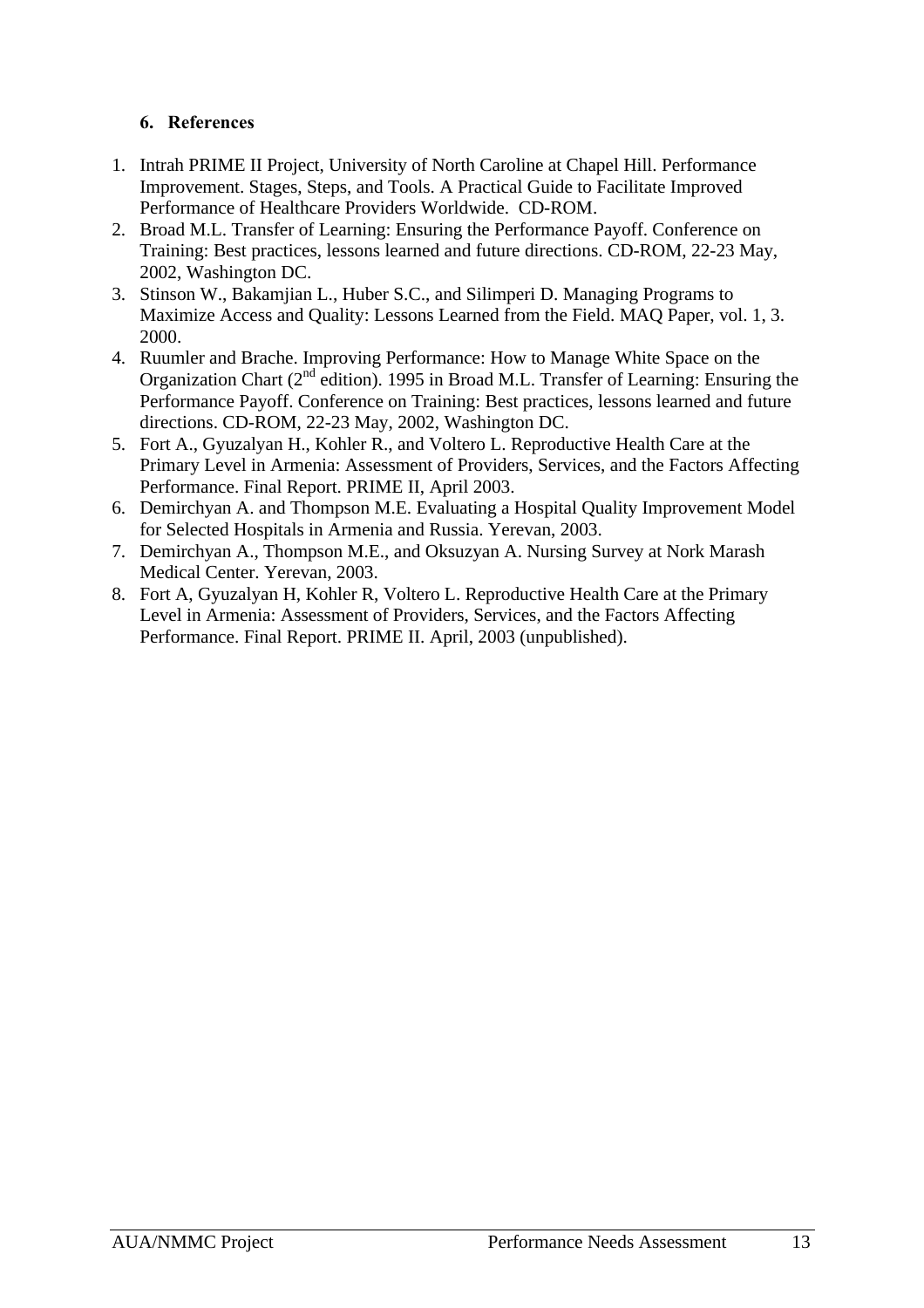## Appendix 1. Instrument for the performance needs assessment (Arm.)

# ԱՇԽԱՏԱՆՔԻ ԿԱՁՄԱԿԵՐՊՄԱՆ ՈՒՍՈՒՄՆԱՍԻՐՈՒԹՅՈՒՆ

# Rung tih witumulung,

Նորք Մարաշ բժշկական կենտրոնում իրականացվում է Բուժօգ նության որակի բարելավման ծրագ իր, որի նպատակների թվում է աշխատանքի կազմակերպման բարելավումը։ Աշխատանքի կազմակերպմանն առնչվող խնդիրները պարզաբանելու և դրանց կարևորության մասին պատկերացում կազմելու համար մենք Ձեր օգ նության կարիք ունենք:

Դուք ազատ եք հրաժարվել այս ուսումնասիրությանը մասնակցելուց, սակայն Ձեր կարծիքը շատ կարևոր է մեզ համար։

Խնդրում ենք հարցերին պատասխանել անկեղծ և անկաշկանդ։ <u> Յավատացնում ենք, որ Ձեր պատասխանները կպաիվեն լիովին գ աղտնի և</u> անանուն։ Ձեր անունը ոչ մի կերպ չի կապակցվի Ձեր պատասխանների հետ, ուստի և՝ որևէ ձևով չի ազդի Ձեր աշխատանքային փոխիարաբերությունների վրա։

Աշխատեք պատասխանել բոլոր հարցերին։ Եթե դուք չգ իտեք տվյալ հարցի ճշգ րիտ պատասխանը, ընտրեք պատասխանի այն տարբերակը, որը համարում եք ամենահավանականը: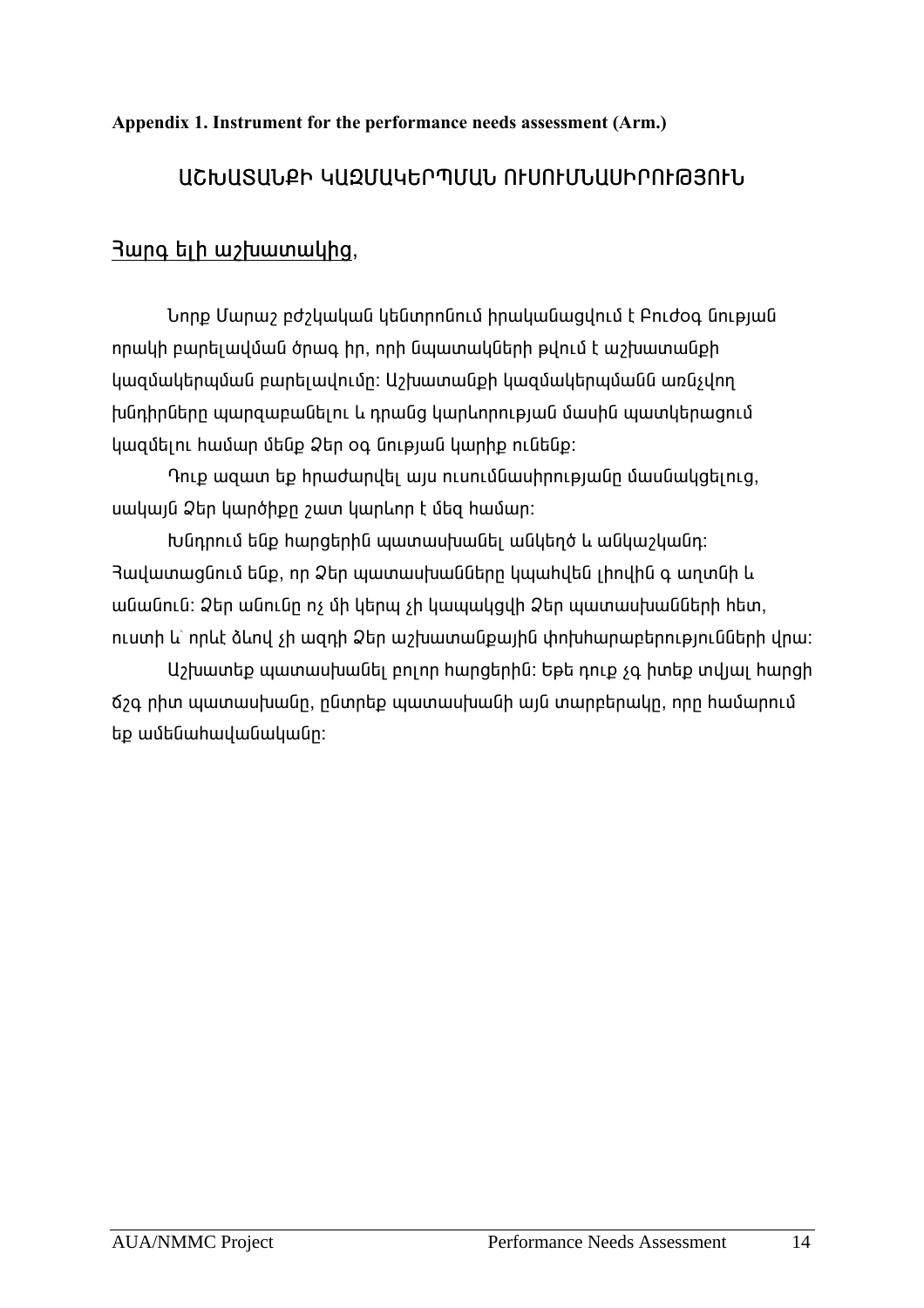#### Ա. ԸՆԴՅԱՆՈՒՐ ՅԱՐՑԵՐ ՁԵՐ ԱՇԽԱՆԱՏՔԻ ՎԵՐԱԲԵՐՅԱԼ

#### Խնդրում ենք պատասխանել հարցերին` շրջանակի մեջ վերցնելով Ձեր ընտրած պատասխանի համարը, կամ, որտեղ անհրաժեշտ է, գ րելով պատասխանը տրված տողի  $l$ n $u$ :

#### 1. 3hվանդանոցի ո՞ր բաժանմունքում եք աշխատում.

- 1. Ամբուլատոր կլինիկա (մեծաիասակների, մանկական, առիթմոլոգ իական)
- 2. Ինտենսիվ թերապիայի բաժանմունք և անեսթեցիոլոգ իական ծառայություն
- 3. Վիրաբուժական ծառայություն
- 4. Lwpnnwunnnhw
- 

#### 2. Դուք աշխատում եք որպես.

- 1. \$tinnL
- 2. ռեզիդենտ
- $3.$   $pdh_2$
- 4.  $\omega_{\text{J}1}$  (G<sub>2</sub>t<sub>1</sub>)

### 3. Քանի՞ տարի է, ինչ աշխատում եք առորջապաիության ուրդտում:

տարի ամիս

4. Քանի՞ տարի է, ինչ աշխատում եք ՆՄԲԿ-ում: այդ արի այդ ամիս

# 5. Որքա՞ն է Ձեր աշխատանքային օրվա տևողությունը սովորաբար:

- $1.8$  dw $\delta$
- 2. 12 dwu
- 3. 24 dwu
- 4.  $U_{||}$  (02tr)

# Բ. ՍՊԱՍՈԻՄՆԵՐԸ ԱՇԽԱՏԱՆՔԻՑ

6. Դուք ունե՞ք Ձեր աշխատանքի գ րավոր նկարագ րությունը:

 $2.02$ 1. U3N 3. 29hStU

#### 7. Ինչպե՞ս եք իմանում Ձեր պարտականությունների և առաջադրանքների մասին:  $A$ նարավոր է մեկից ավելի պատասխան)

- 1. Աշխատանքի գ րավոր նկարագ րությամբ
- 2. Բանավոր բացատրությամբ ղեկավարի կամ այլ անձի կողմից
- 3.  $U_{\parallel}$  միջոցներով (խնդրում ենք նշել
- 8. Որևէ ձևով Դուք ներգ րավվա՞ծ եք Ձեր պարտականությունների և առաջադրանքների մշակման մեջ:

 $1$  U<sub>30</sub>  $2\,$   $02\,$  $3$  24 $h$ S $h$ II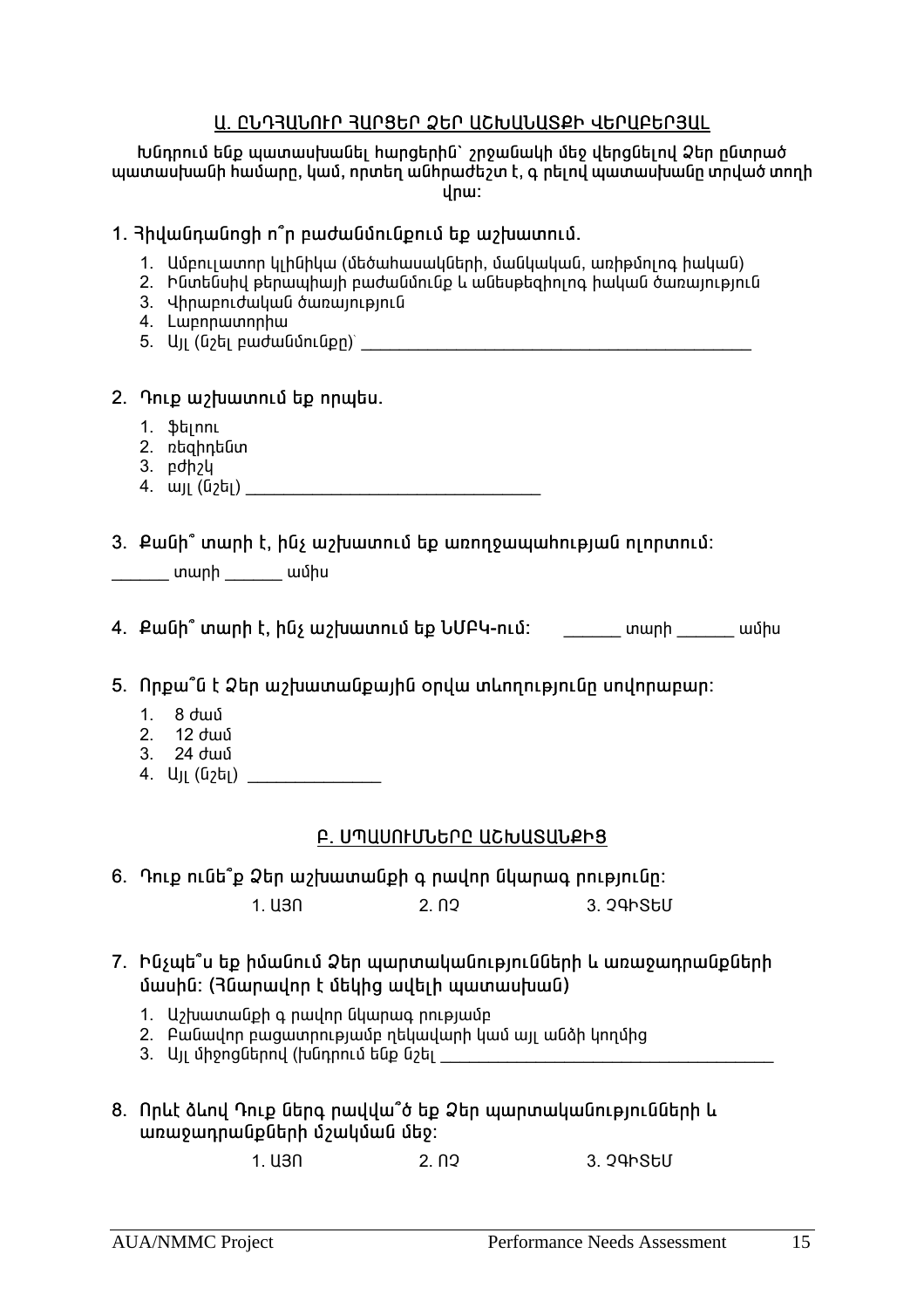9. Դուք ունե՞ք չափանիշներ, ուղեցույցներ, գ րավոր այլ նյութեր, որոնք կօգ նեն Չեր պարտականությունները կատարելիս։

> $1$  U<sub>30</sub>  $202$ 3. 29hStU

10. Դուք հանդիպու՞մ եք Ձեր ղեկավարության կողմից ստեղծված խոչընդոտների, որոնք խանգ արում են Ձեզ լավ կատարել Ձեր պարտականությունները։

> $1$   $1130$  $200$  $3.29hSHI$

### Գ. ՇԱՐԺԱՌԻԹՆԵՐ/ԽԹԱՆՆԵՐ

#### $11.2$ եր աշխատավարձը բավարա՞ր է։

- 1. Lhnyhū pwywnwn t
- 2. Uwuwup pwywnwn t
- 3. Մասամբ բավարար չէ
- 4. Ամենևին բավարար չէ

12. Լինում են արդյո՞ք Ձեր աշխատանքը լավ կատարելու իետ կաաված պարգ ևավճարներ կամ աշխատավարձի բարձրացում:

> $1$   $1130$  $200$

13.Ինչպիսի՞ ոչ դրամական խրախուսանքներ եք ստացել Ձեր ղեկավարի կողմից աշխատանքը լավ կատարելու համար (Յնարավոր է մեկից ավելի  $mu$ umuuhuu $\Omega$ 

- 1. բանավոր գ ովասանք
- 2. q nwynn q nywywy
- 3. pnLdhwuuqq buun
- 4. անվճար/զեղչով դեղորայք
- 5. uwnpwynnnu
- 6. ուսումնական/վերապատրաստողական նյութեր
- 7. այլ միջոցներ (խնդրում ենք նշել)
- 8. *s*tմ umwgt

14. Արդյո՞ք Ձեր աշխատանքում առկա են մասնագ իտական աճի **ինարավորություններ**։

- $1.$  U<sub>In</sub>
- 2. nnn2 swuhnu
- $3. \quad \Omega$
- 4. Չգ իտեմ

15. Դուք ստանու՞մ եք որևէ կարծիք կամ տեղեկություն Ձեր գ ործատուի կամ ղեկավարի կողմից՝ Ձեր կատարած աշխատանքի որակի վերաբերյալ.

- $1$   $1130$
- $2.02$ Անցեք 17-րդ հարցին 3. 24hStU -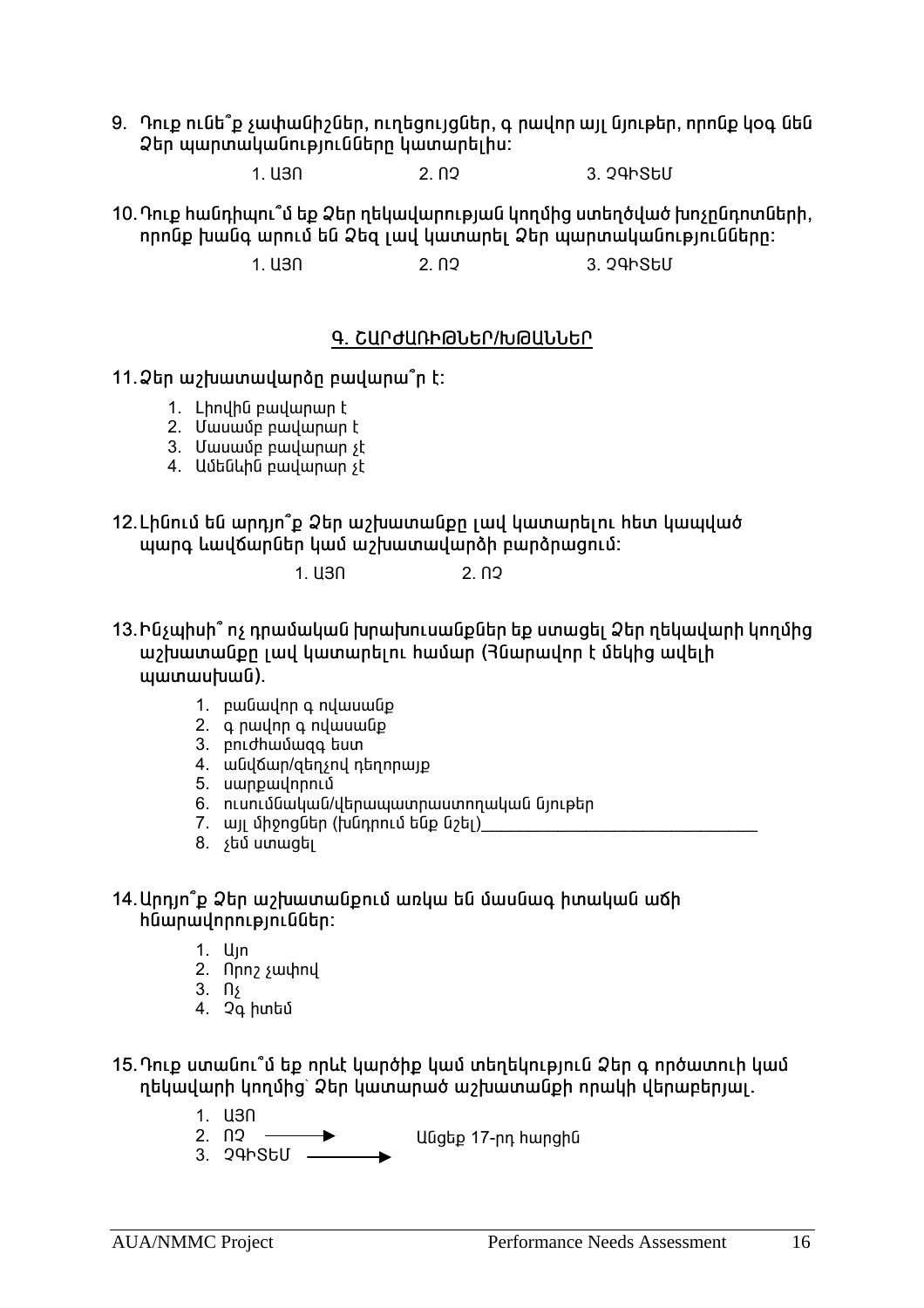#### 16. Եթե ԱՅՈ, ի՞նչ բնույթ ունի այդ տեղեկությունը/կարծիքը.

|                                                             | изг | በጋ | <b>29hStU</b> |
|-------------------------------------------------------------|-----|----|---------------|
| a. Վերաբերում է աշխատանքի գ ործընթացին, ոչ թե՝ անձին        |     |    |               |
| <u>b. Արտացոլում է աշխատանքի արդյունքները ըստ սահմանված</u> |     |    |               |
| չափանիշների, ոչ թե` աշխատողի վարքագ իծը                     |     |    |               |
| c. Յստակ է և ըստ էության, ոչ թե` ընդհանուր և անորոշ         |     |    |               |
| d. Քննարկումն անմիջական է                                   |     |    |               |
| e. Քննարկումն ունի ուսուցողական նշանակություն               |     |    |               |

#### 17. Արդյո՞ք Ձեր գ ործատուի կամ ղեկավարի կողմից լինում է անիամապատասխան արձագ անք՝ Ձեր կատարած աշխատանքի վերաբերյալ:

- 1. Rudulu
- 2. Երբեմն
- 3. Rugyuntu
- 4. tnpbp
- 5. 2<sub>0</sub> իտեմ

#### 18. Կան արդյո՞ք այլ աղբյուրներ, որտեղից Դուք ստանում եք տեղեկություն/կարծիք Ձեր կատարած աշխատանքի մասին (նշեք բոլոր <u>hաnմաn ապտասխանները):</u>

- 1. Սպասարկվող
- 2. Գործրնկեր
- 3. Այլ (խնդրում ենք նշել)  $\overline{\phantom{a}}$
- 4. Ոչ մեկր

19. Յամաձա՞յն եք արդյոք, որ Դուք կարող եք ազդեցություն ունենալ ՆՄԲԿ-ում բուժծառայության կազմակերպման վերաբերյալ որոշումներ կայացնելու վրա։

- 1. լիովին hամաձայն եմ
- 2. մասամբ hամաձայն եմ
- 3. մասամբ hամաձայն չեմ
- 4. լիովին իամաձայն չեմ

20. Կատարվում է արդյո՞թ Ձեր աշխատանքի որակի հսկում/գ նահատում Ձեր վերադասի կամ այլոց կողմից:

> $1.$  U<sub>30</sub>  $2.02$ 3.29hStU

#### Դ.ԱՇԽԱՏԱՎԱՅՐԻ ՊԱՅՄԱՆՆԵՐ ԵՎ ՅԱԳԵՑՎԱԾՈՒԹՅՈՒՆ

#### 21. Յամաձա՞յն եք արդյոք, որ Ձեր բաժնում ենթակաները և ղեկավարները ունեն յավ աշխատանքային փոխիարաբերություններ։

- 1. լիովին իամաձայն եմ
- 2. մասամբ համաձայն եմ
- 3. մասամբ hամաձայն sեմ
- 4. լիովին համաձայն չեմ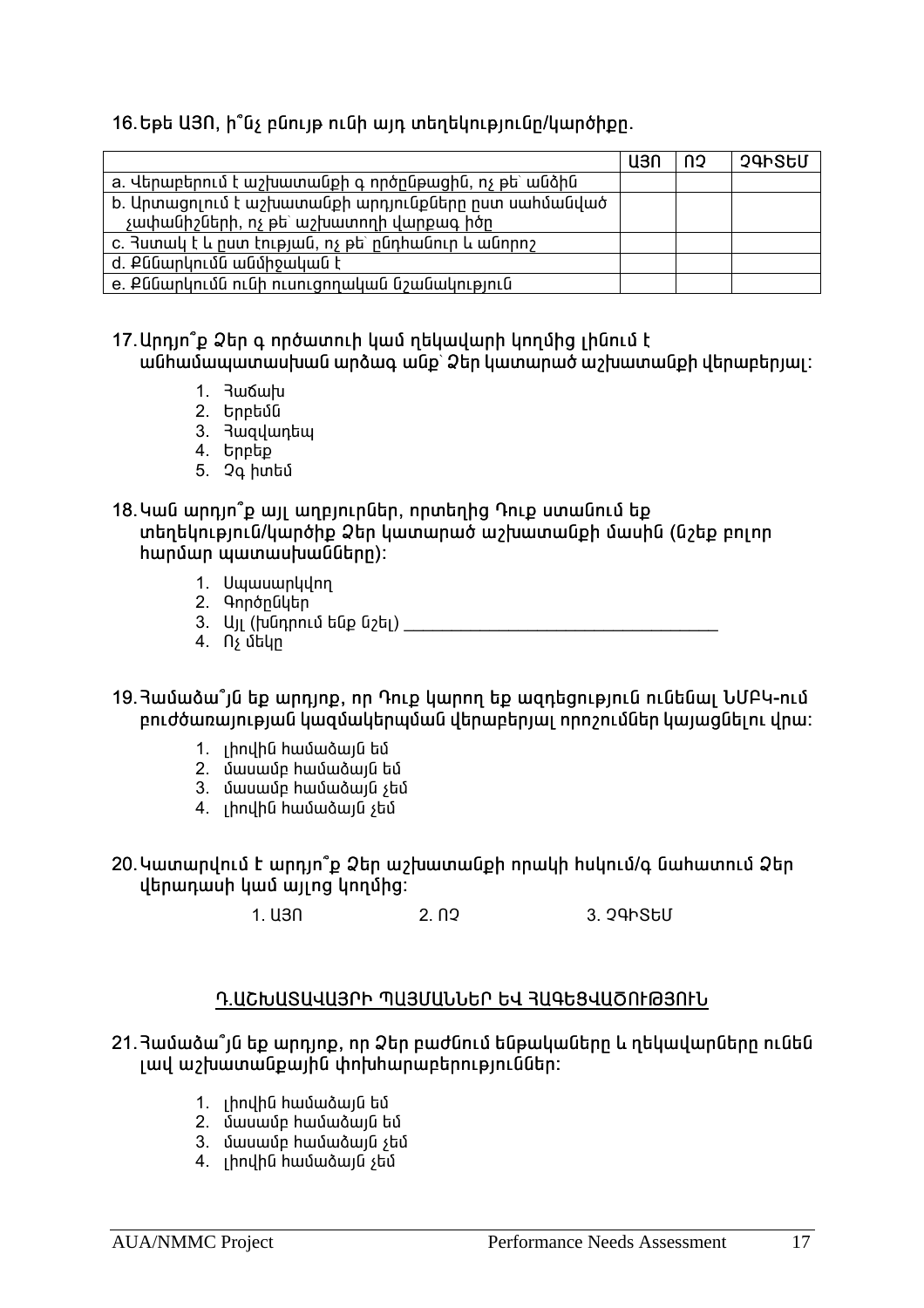#### 22. Յարմարավետ է արդյո՞ք Ձեր աշխատավայրը աշխատանքը լավ կատարելու hwuwn:

| Պայմաններ և հագ եցվածություն  | usn | N2 | <b>29hStU</b> |
|-------------------------------|-----|----|---------------|
| a. Բաժանմունքի տեղադրությունը |     |    |               |
| b. Sարածքը/չափերը             |     |    |               |
| c. Lnւսավորությունը           |     |    |               |
| d. <b>3</b> արմարավետությունը |     |    |               |
| e. $U_{\parallel}$ ( $U$ CtL) |     |    |               |
|                               |     |    |               |

#### 23. Ունեք՞ արդյոք Ձեր աշխատանքը լավ կատարելու համար անհրաժեշտ գ ործիքներ, սարքավորումներ, և այլ պարագ աներ։

 $1$  USQ  $202$  $3.29hSLI$ 

Եթե ՈՉ, նշեք այն ամենը, ինչի բացակայությունը խոչընդոտում է Ձեր աշխատանքը։

#### 24. Դուք բավարարվա՞ծ եք Ձեր աշխատանքի կազմակերպմամբ։

- 1. Lhnuhū pwulwnwnuwo tu
- 2. Մասամբ բավարարված եմ
- 3. Մասամբ բավարարված չեմ
- 4. Ամենևին բավարարված չեմ

Եթե ՈՉ, նշեք այն, ինչ բարելավման կարիք ունի:

#### խնդրում ենք արտահայտել Ձեր համաձայնության աստիճանը հետևյալ nnnypūtnhū.

|                                   | լիովին   | մասամբ   | մասամբ   | ամենևին  |
|-----------------------------------|----------|----------|----------|----------|
|                                   | hամաձայն | hամաձայն | hամաձայն | hամաձայն |
|                                   | եմ       | եմ       | չեմ      | չեմ      |
| 25. Ղեկավարությունը լսում և       |          |          |          |          |
| արձագ անքում է աշխատողների        |          |          |          |          |
| մտաիոգ ություններին:              |          |          |          |          |
| 26. Բժիշկներն ու բուժքույրերը     |          |          |          |          |
| <u>hամագ ործակցում են թիմային</u> |          |          |          |          |
| աշխատանքի սկզբունքով:             |          |          |          |          |

### 27.Ե՞րբ եք Դուք վերջին անգ ամ վերապատրաստվել Ձեր բնագ ավառում (րնգ րկում է մասնակցությունը կոնֆերանսներին, որոշ դասրնթացների և այլն)։

\_\_\_\_\_\_\_\_\_\_\_\_\_\_\_\_\_uմիս կամ \_\_\_\_\_\_\_\_\_\_\_ տարի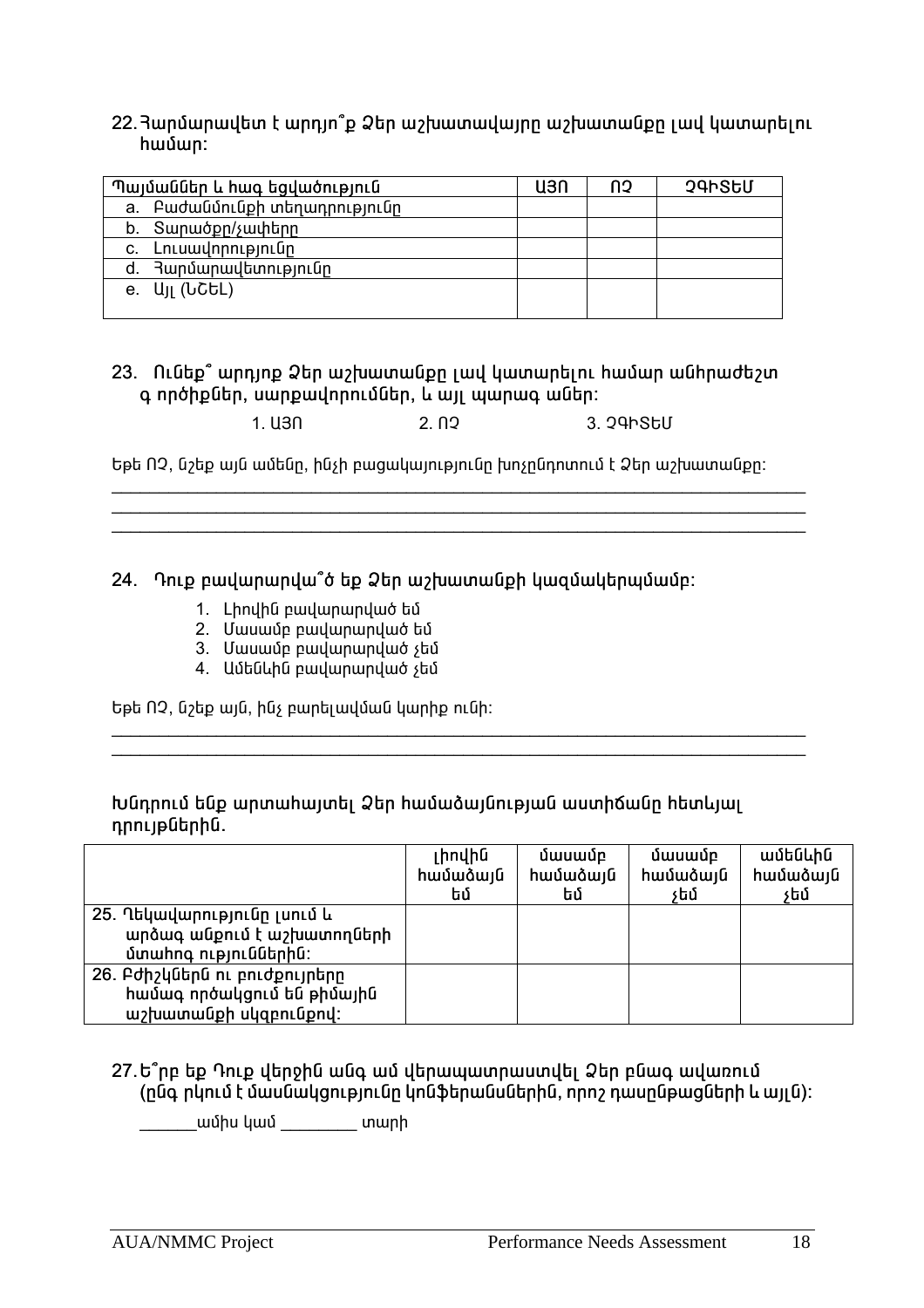#### 28. Դուք կիրառու՞մ եք այն գ իտելիքները, որ ձեռք եք բերել վերապատրաստվելու nupwapniu:

 $2.02$  $1.  $U30$$ 3. 24h StU

Եթե ՈՉ, խնդրում ենք նշել, թե ի՞նչն է դրա պատճառը։

|  |  | 29.Ըստ Ձեզ, Դուք ունե՞ք արդյոք բոլոր անհրաժեշտ գ իտելիքները և |
|--|--|---------------------------------------------------------------|
|  |  | հմտությունները Ձեր ներկայիս աշխատանքը կատարելու համար։        |

| 1. U3N | 2. N <sub>2</sub> | 3. 29hStU |
|--------|-------------------|-----------|
|        |                   |           |

| 30 Եթե ՈՉ, ինչպիսի՞ գ իտելիքներ և հմտություններ կցանկանայիք ձեռք բերել: |  |  |  |  |
|-------------------------------------------------------------------------|--|--|--|--|
|-------------------------------------------------------------------------|--|--|--|--|

#### 31.Ընդիանուր առմամբ, որքանո՞վ եք Դուք բավարարված Ձեր ներկայիս w<sub>2</sub> hummuu upnu

- 1. Ամենևին բավարարված չեմ
- 2. Մասամբ բավարարված չեմ
- 3. Բավականին բավարարված եմ
- 4. Լիովին բավարարված եմ

#### 32. Ըստ Ձեզ, որքանո՞վ է հավանական, որ առաջիկա 12 ամիսների ընթագթում **Onlp unngutp 2tn w/wwwwupn:**

- 1. Շատ հավանական է
- 2. Բավականին իավանական է
- 3. Այնքան էլ hավանական st
- 4. Pninnnuhū hwywūwywū st

#### 33. Դուք պլաններ ունե՞ք թողնելու Ձեր ներկայիս աշխատանքը:

- 1. Այո, առաջիկա 6 ամսվա ընթացքում
- 2. Ujn, առաջիկա 12 ամսվա ընթացքում
	- 3. Unwohlu մեկ տարվա hամար այդպիսի պլաններ չունեմ
	- 4. Ընդիանրապես այդպիսի պյաններ չունեմ

#### 34.Եթե այլ աշխատանք փնտրելիս լինեիք, ըստ Ձեզ, որքանո՞վ հեշտ կլիներ գ տնել ընդունելի աշխատանք Ձեր մասնագ իտությամբ։

- 1. Cwn hton
- 2. PwywywGhG httpm
- 3. PwywywGhG ndywn
- 4. Cww ndywn